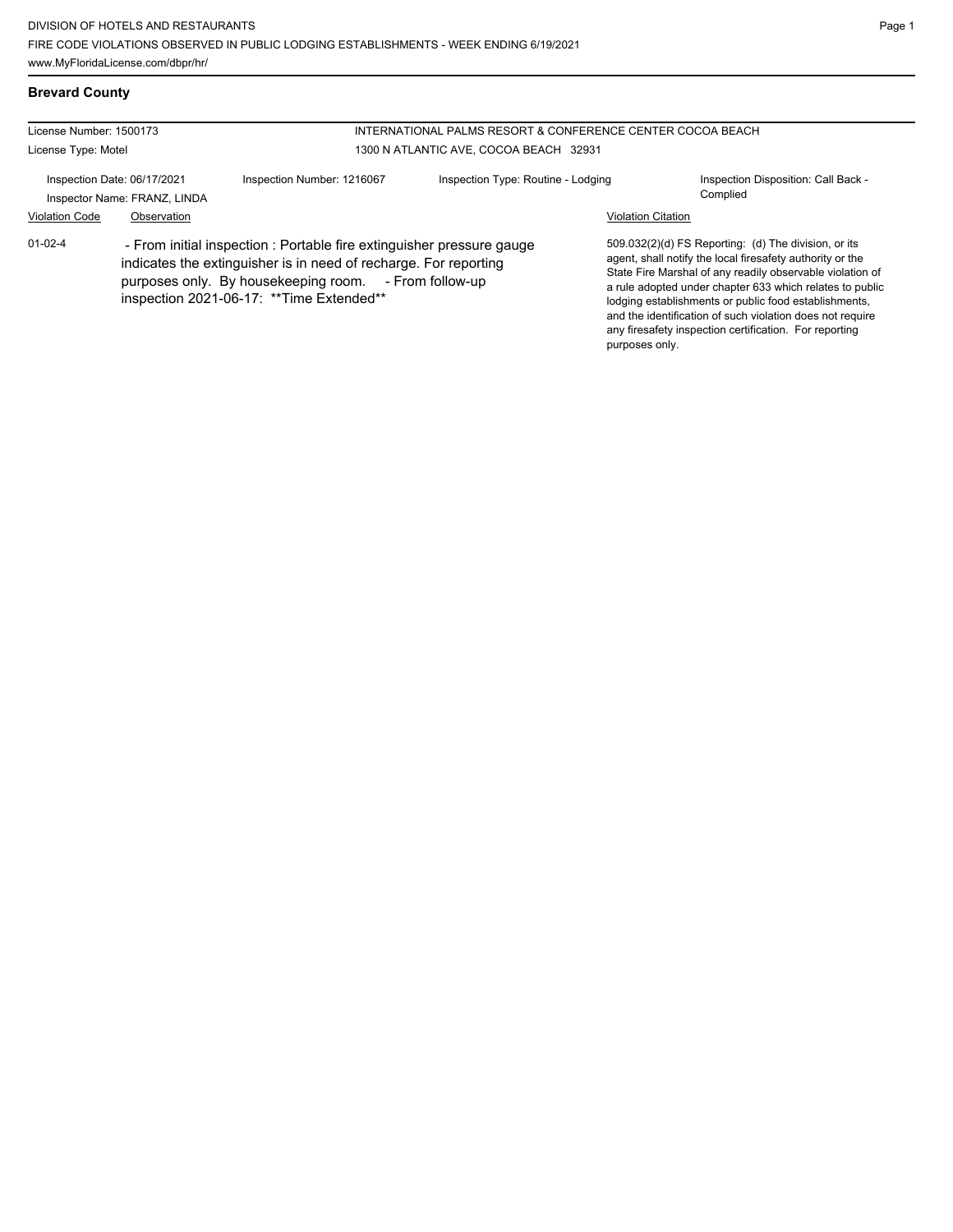**Broward County**

any firesafety inspection certification. For reporting

| License Number: 1604152 |                                                                                                                                                                                                                      |                                                                                                                                                                                                                                                                            | 1129 NW 3RD STREET, LLC                                                                                                                                                                                                                                                                                                                                                                                                                                             |                           |                                                                                                                                                                                                                                                                                                                                                                                                                            |  |  |
|-------------------------|----------------------------------------------------------------------------------------------------------------------------------------------------------------------------------------------------------------------|----------------------------------------------------------------------------------------------------------------------------------------------------------------------------------------------------------------------------------------------------------------------------|---------------------------------------------------------------------------------------------------------------------------------------------------------------------------------------------------------------------------------------------------------------------------------------------------------------------------------------------------------------------------------------------------------------------------------------------------------------------|---------------------------|----------------------------------------------------------------------------------------------------------------------------------------------------------------------------------------------------------------------------------------------------------------------------------------------------------------------------------------------------------------------------------------------------------------------------|--|--|
| License Type: Apartment |                                                                                                                                                                                                                      |                                                                                                                                                                                                                                                                            | 2019 JACKSON ST, HOLLYWOOD 33020                                                                                                                                                                                                                                                                                                                                                                                                                                    |                           |                                                                                                                                                                                                                                                                                                                                                                                                                            |  |  |
|                         | Inspection Date: 06/18/2021<br>Inspector Name: CHRISTGEN, THOM                                                                                                                                                       | Inspection Number: 1512929                                                                                                                                                                                                                                                 | Inspection Type: Lodging-Licensing<br>Inspection                                                                                                                                                                                                                                                                                                                                                                                                                    |                           | Inspection Disposition: Inspection<br>Completed - No Further Action                                                                                                                                                                                                                                                                                                                                                        |  |  |
| <b>Violation Code</b>   | Observation                                                                                                                                                                                                          |                                                                                                                                                                                                                                                                            |                                                                                                                                                                                                                                                                                                                                                                                                                                                                     | <b>Violation Citation</b> |                                                                                                                                                                                                                                                                                                                                                                                                                            |  |  |
| $01 - 02 - 4$           |                                                                                                                                                                                                                      | Portable fire extinguisher pressure gauge indicates the extinguisher<br>is in need of recharge. For reporting purposes only. Observed on<br>Fire Extinguisher on a Third floor South end.                                                                                  | purposes only.                                                                                                                                                                                                                                                                                                                                                                                                                                                      |                           | 509.032(2)(d) FS Reporting: (d) The division, or its<br>agent, shall notify the local firesafety authority or the<br>State Fire Marshal of any readily observable violation of<br>a rule adopted under chapter 633 which relates to public<br>lodging establishments or public food establishments,<br>and the identification of such violation does not require<br>any firesafety inspection certification. For reporting |  |  |
| License Number: 1620899 |                                                                                                                                                                                                                      | <b>CIRC BY SONDER</b>                                                                                                                                                                                                                                                      |                                                                                                                                                                                                                                                                                                                                                                                                                                                                     |                           |                                                                                                                                                                                                                                                                                                                                                                                                                            |  |  |
| License Type: Hotel     |                                                                                                                                                                                                                      |                                                                                                                                                                                                                                                                            | 1780 POLK ST, HOLLYWOOD 33020                                                                                                                                                                                                                                                                                                                                                                                                                                       |                           |                                                                                                                                                                                                                                                                                                                                                                                                                            |  |  |
|                         | Inspection Date: 06/15/2021<br>Inspector Name: BARTON, GEOFFREY                                                                                                                                                      | Inspection Number: 1158134                                                                                                                                                                                                                                                 | Inspection Type: Routine - Lodging                                                                                                                                                                                                                                                                                                                                                                                                                                  |                           | Inspection Disposition: Call Back -<br>Complied                                                                                                                                                                                                                                                                                                                                                                            |  |  |
| Violation Code          | Observation                                                                                                                                                                                                          |                                                                                                                                                                                                                                                                            |                                                                                                                                                                                                                                                                                                                                                                                                                                                                     | <b>Violation Citation</b> |                                                                                                                                                                                                                                                                                                                                                                                                                            |  |  |
| 08-03-4                 | - From initial inspection : No boiler certificate or insurance<br>inspector's boiler report available. For reporting purposes only.                                                                                  |                                                                                                                                                                                                                                                                            |                                                                                                                                                                                                                                                                                                                                                                                                                                                                     |                           | 61C-1.004(10) FAC and 509.032(2)(d) FS Reporting:<br>61C-1.004(10) The insurance inspector's boiler report is<br>required annually for power boilers and high<br>pressure/high temperature boilers and biannually for low                                                                                                                                                                                                  |  |  |
|                         | Boilers recertified Hartford Steam Boiler June 2020. No current<br>certificate available. **Repeat Violation** - From follow-up<br>inspection 2021-06-15: Observed at callback inspection same.<br>**Time Extended** |                                                                                                                                                                                                                                                                            | pressure steam or vapor heating boilers. 509.032(2)(d)<br>The division, or its agent, shall notify the local firesafety<br>authority or the State Fire Marshal of any readily<br>observable violation of a rule adopted under chapter 633<br>which relates to public lodging establishments or public<br>food establishments, and the identification of such<br>violation does not require any firesafety inspection<br>certification. For reporting purposes only. |                           |                                                                                                                                                                                                                                                                                                                                                                                                                            |  |  |
| License Number: 1602179 |                                                                                                                                                                                                                      |                                                                                                                                                                                                                                                                            | FORT LAUDERDALE MARRIOTT POMPANO BEACH                                                                                                                                                                                                                                                                                                                                                                                                                              |                           |                                                                                                                                                                                                                                                                                                                                                                                                                            |  |  |
| License Type: Hotel     |                                                                                                                                                                                                                      |                                                                                                                                                                                                                                                                            | 1200-1208 N OCEAN BLVD, POMPANO BEACH 33062                                                                                                                                                                                                                                                                                                                                                                                                                         |                           |                                                                                                                                                                                                                                                                                                                                                                                                                            |  |  |
|                         | Inspection Date: 06/15/2021<br>Inspector Name: BURGGRABE, BROCK                                                                                                                                                      | Inspection Number: 1158146                                                                                                                                                                                                                                                 | Inspection Type: Routine - Lodging                                                                                                                                                                                                                                                                                                                                                                                                                                  |                           | Inspection Disposition: Call Back -<br>Complied                                                                                                                                                                                                                                                                                                                                                                            |  |  |
| <b>Violation Code</b>   | Observation                                                                                                                                                                                                          |                                                                                                                                                                                                                                                                            |                                                                                                                                                                                                                                                                                                                                                                                                                                                                     | <b>Violation Citation</b> |                                                                                                                                                                                                                                                                                                                                                                                                                            |  |  |
| $04 - 01 - 4$           |                                                                                                                                                                                                                      | - From initial inspection : Trouble/alarm light illuminated on the fire<br>alarm control panel. For reporting purposes only. At main panel and<br>behind front desk office panel. - From follow-up inspection<br>2021-06-15: Trouble light observed on. ** Time Extended** |                                                                                                                                                                                                                                                                                                                                                                                                                                                                     |                           | 509.032(2)(d) FS Reporting: The division, or its agent,<br>shall notify the local firesafety authority or the State Fire<br>Marshal of any readily observable violation of a rule<br>adopted under chapter 633 which relates to public<br>lodging establishments or public food establishments,<br>and the identification of such violation does not require                                                               |  |  |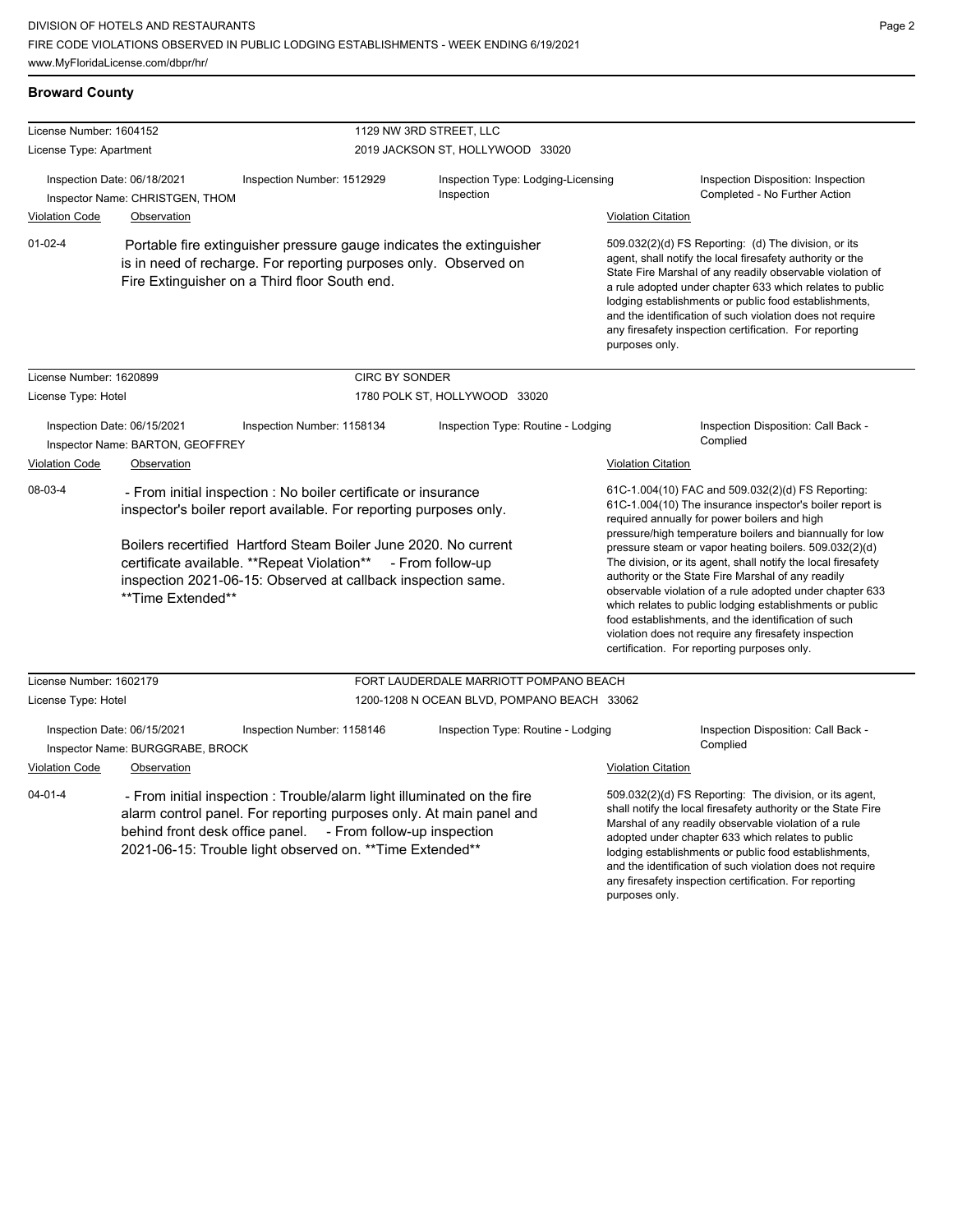# **Broward County**

| License Number: 1610903 |                                                                 |                                                                                                                                                                                                                                                                                                                                                                                    | HOTEL POMPANO BEACH                                                                                                                                                                                                                                                                                                                                                                                                                          |                                                                                                                                                                                                                                                                                                                                                                                                                                                                                                                                                                                                                                                                                                  |
|-------------------------|-----------------------------------------------------------------|------------------------------------------------------------------------------------------------------------------------------------------------------------------------------------------------------------------------------------------------------------------------------------------------------------------------------------------------------------------------------------|----------------------------------------------------------------------------------------------------------------------------------------------------------------------------------------------------------------------------------------------------------------------------------------------------------------------------------------------------------------------------------------------------------------------------------------------|--------------------------------------------------------------------------------------------------------------------------------------------------------------------------------------------------------------------------------------------------------------------------------------------------------------------------------------------------------------------------------------------------------------------------------------------------------------------------------------------------------------------------------------------------------------------------------------------------------------------------------------------------------------------------------------------------|
| License Type: Motel     |                                                                 |                                                                                                                                                                                                                                                                                                                                                                                    | 1201 NW 31ST AVE, POMPANO BEACH 33069                                                                                                                                                                                                                                                                                                                                                                                                        |                                                                                                                                                                                                                                                                                                                                                                                                                                                                                                                                                                                                                                                                                                  |
|                         | Inspection Date: 06/16/2021<br>Inspector Name: BURGGRABE, BROCK | Inspection Number: 1217122                                                                                                                                                                                                                                                                                                                                                         | Inspection Type: Complaint Full                                                                                                                                                                                                                                                                                                                                                                                                              | Inspection Disposition: Warning<br>Issued                                                                                                                                                                                                                                                                                                                                                                                                                                                                                                                                                                                                                                                        |
| <b>Violation Code</b>   | Observation                                                     |                                                                                                                                                                                                                                                                                                                                                                                    |                                                                                                                                                                                                                                                                                                                                                                                                                                              | <b>Violation Citation</b>                                                                                                                                                                                                                                                                                                                                                                                                                                                                                                                                                                                                                                                                        |
| $01 - 02 - 4$           | fire extinguisher.                                              | Portable fire extinguisher pressure gauge indicates the extinguisher<br>is in need of recharge. For reporting purposes only. At laundry room                                                                                                                                                                                                                                       | 509.032(2)(d) FS Reporting: (d) The division, or its<br>agent, shall notify the local firesafety authority or the<br>State Fire Marshal of any readily observable violation of<br>a rule adopted under chapter 633 which relates to public<br>lodging establishments or public food establishments,<br>and the identification of such violation does not require<br>any firesafety inspection certification. For reporting<br>purposes only. |                                                                                                                                                                                                                                                                                                                                                                                                                                                                                                                                                                                                                                                                                                  |
| $08 - 01 - 4$           |                                                                 | Boiler certificate or insurance inspector's boiler report expired. For<br>reporting purposes only. **Repeat Violation**                                                                                                                                                                                                                                                            |                                                                                                                                                                                                                                                                                                                                                                                                                                              | 61C-1.004(10) FAC and 509.032(2)(d) FS Reporting:<br>61C-1.004(10) The insurance inspector's boiler report is<br>required annually for power boilers and high<br>pressure/high temperature boilers and biannually for low<br>pressure steam or vapor heating boilers. 509.032(2)(d)<br>The division, or its agent, shall notify the local firesafety<br>authority or the State Fire Marshal of any readily<br>observable violation of a rule adopted under chapter 633<br>which relates to public lodging establishments or public<br>food establishments, and the identification of such<br>violation does not require any firesafety inspection<br>certification. For reporting purposes only. |
| License Number: 1620706 |                                                                 | <b>BLUE PARROT INN</b>                                                                                                                                                                                                                                                                                                                                                             |                                                                                                                                                                                                                                                                                                                                                                                                                                              |                                                                                                                                                                                                                                                                                                                                                                                                                                                                                                                                                                                                                                                                                                  |
| License Type: Apartment |                                                                 |                                                                                                                                                                                                                                                                                                                                                                                    | 2617 NE 13 CT, FORT LAUDERDALE 33304                                                                                                                                                                                                                                                                                                                                                                                                         |                                                                                                                                                                                                                                                                                                                                                                                                                                                                                                                                                                                                                                                                                                  |
|                         | Inspection Date: 06/18/2021<br>Inspector Name: BRANN, JUSTIN    | Inspection Number: 1504485                                                                                                                                                                                                                                                                                                                                                         | Inspection Type: Routine - Lodging                                                                                                                                                                                                                                                                                                                                                                                                           | Inspection Disposition: Call Back -<br>Extension given, pending                                                                                                                                                                                                                                                                                                                                                                                                                                                                                                                                                                                                                                  |
| Violation Code          | Observation                                                     |                                                                                                                                                                                                                                                                                                                                                                                    |                                                                                                                                                                                                                                                                                                                                                                                                                                              | <b>Violation Citation</b>                                                                                                                                                                                                                                                                                                                                                                                                                                                                                                                                                                                                                                                                        |
| $01 - 02 - 4$           | purposes only.                                                  | - From initial inspection : Portable fire extinguisher pressure gauge<br>indicates the extinguisher is in need of recharge. For reporting<br>NE corner by Apt 4. - From follow-up inspection 2021-06-18:<br>Portable fire extinguisher pressure gauge indicates the extinguisher<br>is in need of recharge. For reporting purposes only.<br>NE corner by Apt 4. ** Time Extended** |                                                                                                                                                                                                                                                                                                                                                                                                                                              | 509.032(2)(d) FS Reporting: (d) The division, or its<br>agent, shall notify the local firesafety authority or the<br>State Fire Marshal of any readily observable violation of<br>a rule adopted under chapter 633 which relates to public<br>lodging establishments or public food establishments,<br>and the identification of such violation does not require<br>any firesafety inspection certification. For reporting<br>purposes only.                                                                                                                                                                                                                                                     |
| License Number: 1604111 |                                                                 | <b>TRAVELODGE</b>                                                                                                                                                                                                                                                                                                                                                                  |                                                                                                                                                                                                                                                                                                                                                                                                                                              |                                                                                                                                                                                                                                                                                                                                                                                                                                                                                                                                                                                                                                                                                                  |
| License Type: Motel     |                                                                 |                                                                                                                                                                                                                                                                                                                                                                                    | 1251 E SUNRISE BLVD, FORT LAUDERDALE 33304-2810                                                                                                                                                                                                                                                                                                                                                                                              |                                                                                                                                                                                                                                                                                                                                                                                                                                                                                                                                                                                                                                                                                                  |
|                         | Inspection Date: 06/16/2021<br>Inspector Name: BRANN, JUSTIN    | Inspection Number: 1215294                                                                                                                                                                                                                                                                                                                                                         | Inspection Type: Routine - Lodging                                                                                                                                                                                                                                                                                                                                                                                                           | Inspection Disposition: Call Back -<br>Extension given, pending                                                                                                                                                                                                                                                                                                                                                                                                                                                                                                                                                                                                                                  |
| <b>Violation Code</b>   | Observation                                                     |                                                                                                                                                                                                                                                                                                                                                                                    |                                                                                                                                                                                                                                                                                                                                                                                                                                              | <b>Violation Citation</b>                                                                                                                                                                                                                                                                                                                                                                                                                                                                                                                                                                                                                                                                        |
| $01 - 02 - 4$           | purposes only.<br>By unit 218.<br>Extended**                    | - From initial inspection : Portable fire extinguisher pressure gauge<br>indicates the extinguisher is in need of recharge. For reporting<br>- From follow-up inspection 2021-06-16: ** Time                                                                                                                                                                                       |                                                                                                                                                                                                                                                                                                                                                                                                                                              | 509.032(2)(d) FS Reporting: (d) The division, or its<br>agent, shall notify the local firesafety authority or the<br>State Fire Marshal of any readily observable violation of<br>a rule adopted under chapter 633 which relates to public<br>lodging establishments or public food establishments,<br>and the identification of such violation does not require<br>any firesafety inspection certification. For reporting<br>purposes only.                                                                                                                                                                                                                                                     |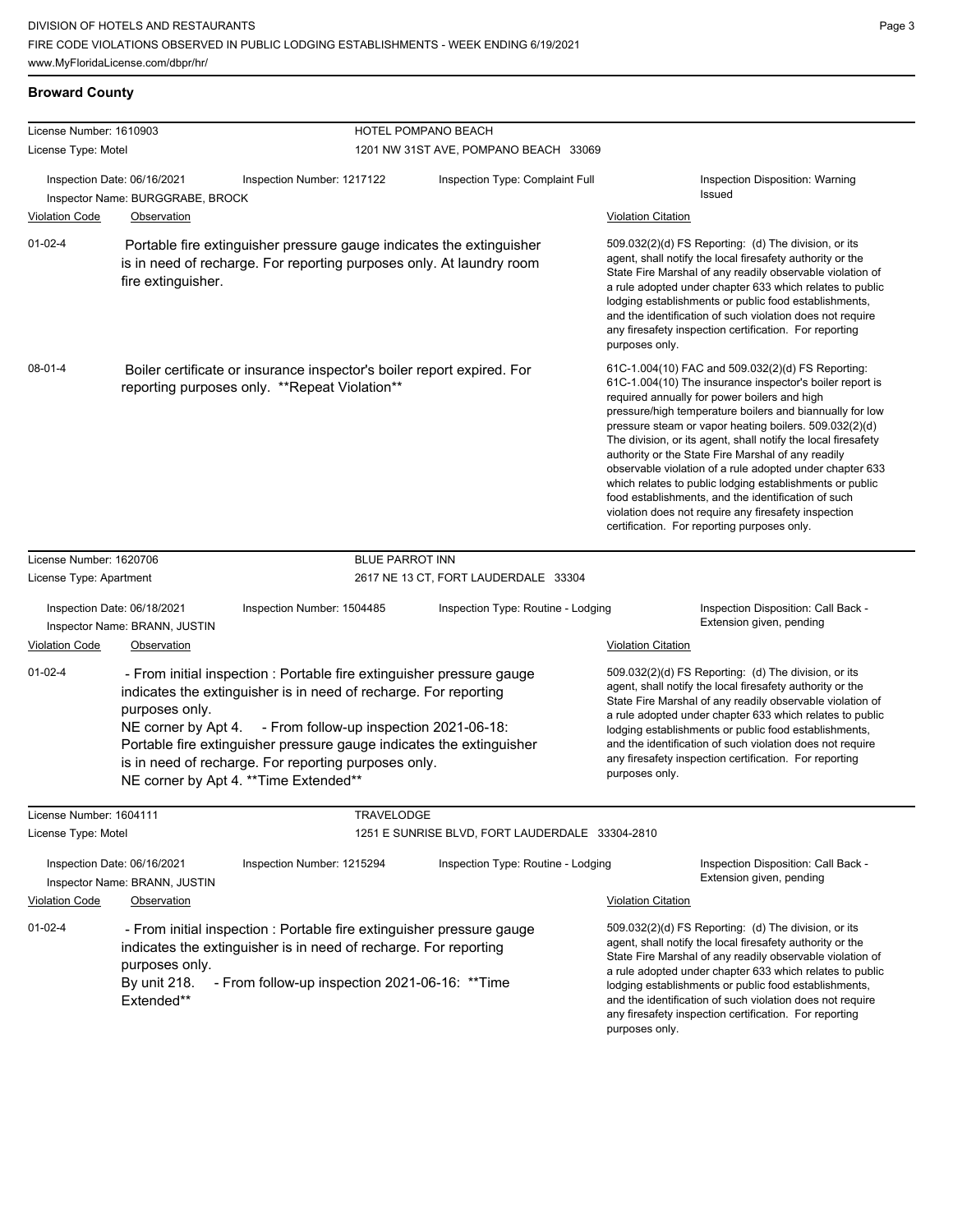**Broward County**

| License Number: 1601872                                           |                                                                                                                                                                                                         |                                                                                                                                                                                            | SEA CLUB OCEAN RESORT HOTEL                     |                                                                                                                                                                                                                                                                                                                                                                                                                                              |                                                                                                                                                                                                                                            |  |  |
|-------------------------------------------------------------------|---------------------------------------------------------------------------------------------------------------------------------------------------------------------------------------------------------|--------------------------------------------------------------------------------------------------------------------------------------------------------------------------------------------|-------------------------------------------------|----------------------------------------------------------------------------------------------------------------------------------------------------------------------------------------------------------------------------------------------------------------------------------------------------------------------------------------------------------------------------------------------------------------------------------------------|--------------------------------------------------------------------------------------------------------------------------------------------------------------------------------------------------------------------------------------------|--|--|
| License Type: Hotel                                               |                                                                                                                                                                                                         |                                                                                                                                                                                            | 619 N ATLANTIC BLVD, FORT LAUDERDALE 33304-4127 |                                                                                                                                                                                                                                                                                                                                                                                                                                              |                                                                                                                                                                                                                                            |  |  |
| Inspection Date: 06/15/2021<br>Inspector Name: BRANN, JUSTIN      |                                                                                                                                                                                                         | Inspection Number: 1159215                                                                                                                                                                 | Inspection Type: Complaint Full                 |                                                                                                                                                                                                                                                                                                                                                                                                                                              | Inspection Disposition: Warning<br><b>Issued</b>                                                                                                                                                                                           |  |  |
| <b>Violation Code</b>                                             | Observation                                                                                                                                                                                             |                                                                                                                                                                                            |                                                 | <b>Violation Citation</b>                                                                                                                                                                                                                                                                                                                                                                                                                    |                                                                                                                                                                                                                                            |  |  |
| $01 - 03 - 4$                                                     | Portable fire extinguisher missing from it's designated location (sign<br>present indicating designated location). For reporting purposes only.<br>Hose box on landing of 5th floor leading to room 510 |                                                                                                                                                                                            |                                                 | 509.032(2)(d) FS Reporting: (d) The division, or its<br>agent, shall notify the local firesafety authority or the<br>State Fire Marshal of any readily observable violation of<br>a rule adopted under chapter 633 which relates to public<br>lodging establishments or public food establishments,<br>and the identification of such violation does not require<br>any firesafety inspection certification. For reporting<br>purposes only. |                                                                                                                                                                                                                                            |  |  |
| License Number: 1603330                                           |                                                                                                                                                                                                         |                                                                                                                                                                                            | <b>BEACHSIDE VILLAGE RESORT</b>                 |                                                                                                                                                                                                                                                                                                                                                                                                                                              |                                                                                                                                                                                                                                            |  |  |
| License Type: Motel                                               |                                                                                                                                                                                                         |                                                                                                                                                                                            | 4553 EL MAR DR, LAUDERDALE-BY-THE-SE 33308      |                                                                                                                                                                                                                                                                                                                                                                                                                                              |                                                                                                                                                                                                                                            |  |  |
| Inspection Date: 06/16/2021<br>Inspector Name: FEIGELES, MITCHELL |                                                                                                                                                                                                         | Inspection Number: 1216201                                                                                                                                                                 | Inspection Type: Routine - Lodging              |                                                                                                                                                                                                                                                                                                                                                                                                                                              | Inspection Disposition: Call Back -<br>Extension given, pending                                                                                                                                                                            |  |  |
| <b>Violation Code</b>                                             | Observation                                                                                                                                                                                             |                                                                                                                                                                                            |                                                 | <b>Violation Citation</b>                                                                                                                                                                                                                                                                                                                                                                                                                    |                                                                                                                                                                                                                                            |  |  |
| $01 - 02 - 4$                                                     |                                                                                                                                                                                                         | - From initial inspection : Portable fire extinguisher across from<br>Chatham Suite door pressure gauge indicates the extinguisher is in<br>need of recharge. For reporting purposes only. |                                                 |                                                                                                                                                                                                                                                                                                                                                                                                                                              | 509.032(2)(d) FS Reporting: (d) The division, or its<br>agent, shall notify the local firesafety authority or the<br>State Fire Marshal of any readily observable violation of<br>a rule adopted under chapter 633 which relates to public |  |  |

 - From follow-up inspection 2021-06-16: Fire extinguisher across from Chatham Suite still in need of recharge. \*\*Time Extended\*\*

lodging establishments or public food establishments, and the identification of such violation does not require any firesafety inspection certification. For reporting purposes only.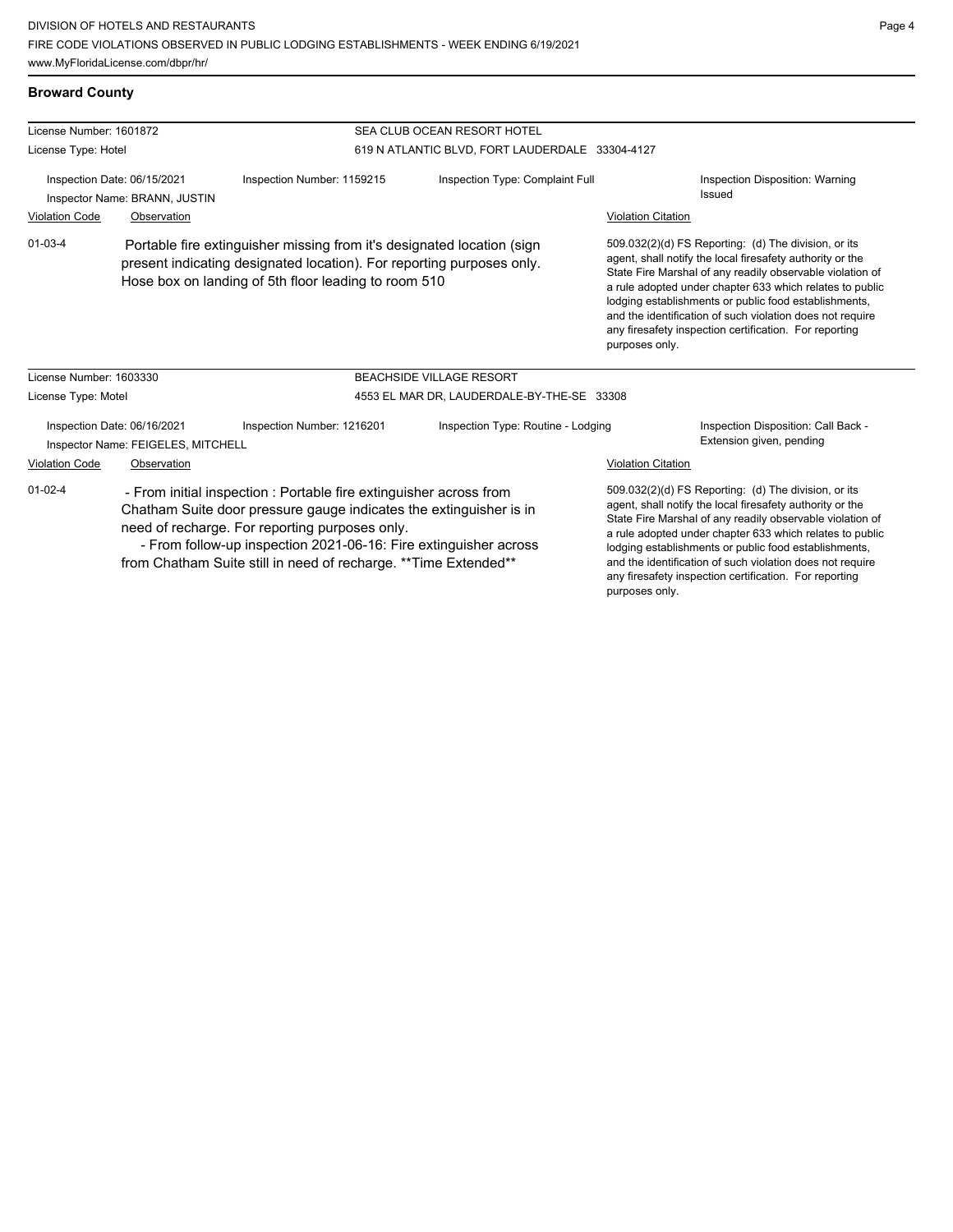### **Columbia County**

| License Number: 2200160     |                                                                                                                                                                              | <b>BAYMONT INN</b>         |                                   |                                                                                                                                                                                                                                                                                                                                                                                                                                                                                                                                                                             |
|-----------------------------|------------------------------------------------------------------------------------------------------------------------------------------------------------------------------|----------------------------|-----------------------------------|-----------------------------------------------------------------------------------------------------------------------------------------------------------------------------------------------------------------------------------------------------------------------------------------------------------------------------------------------------------------------------------------------------------------------------------------------------------------------------------------------------------------------------------------------------------------------------|
| License Type: Motel         |                                                                                                                                                                              |                            | 3598 W US HWY 90, LAKE CITY 32055 |                                                                                                                                                                                                                                                                                                                                                                                                                                                                                                                                                                             |
| Inspection Date: 06/16/2021 | Inspector Name: BAILEY, KIMBERLY                                                                                                                                             | Inspection Number: 1217137 | Inspection Type: Complaint Full   | Inspection Disposition: Inspection<br>Completed - No Further Action                                                                                                                                                                                                                                                                                                                                                                                                                                                                                                         |
| <b>Violation Code</b>       | Observation                                                                                                                                                                  |                            |                                   | <b>Violation Citation</b>                                                                                                                                                                                                                                                                                                                                                                                                                                                                                                                                                   |
| $04 - 02 - 4$               | No smoke detector provided in guest room/unit. For reporting<br>purposes only. Room 118, operator placed fire detector in correct<br>location in room. **Corrected On-Site** |                            |                                   | 509.215(1) and (2) and 509.032(2)(d) FS Reporting:<br>509.215(1) Each guest room shall be equipped with an<br>approved listed single-station smoke detector meeting<br>the minimum requirements of NFPA-74 Standards for<br>the Installation, Maintenance and Use of Household Fire<br>Warning Equipment. (2) The building has smoke<br>detectors in each quest room individually annunciating<br>to a panel at a supervised location. 509.032(2)(d) The<br>division, or its agent, shall notify the local firesafety<br>authority or the State Fire Marshal of any readily |

authority or the State Fire Marshal of any readily observable violation of a rule adopted under chapter 633 which relates to public lodging establishments or public food establishments, and the identification of such violation does not require any firesafety inspection certification. For reporting purposes only.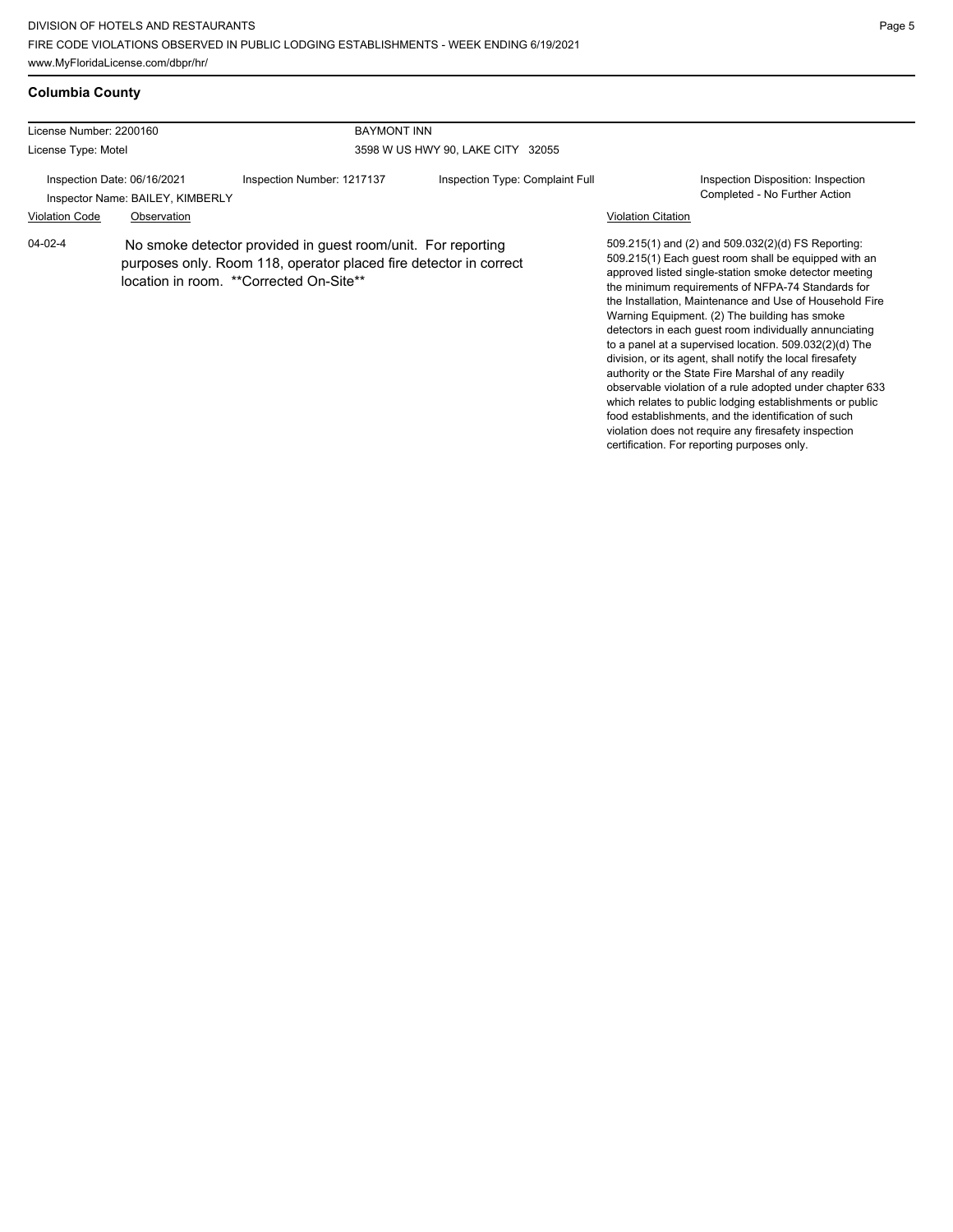DIVISION OF HOTELS AND RESTAURANTS FIRE CODE VIOLATIONS OBSERVED IN PUBLIC LODGING ESTABLISHMENTS - WEEK ENDING 6/19/2021 www.MyFloridaLicense.com/dbpr/hr/

**Dade County**

Page 6

and the identification of such violation does not require any firesafety inspection certification. For reporting

| License Number: 2329137                                                                                                                                                               |                           | <b>HOLIDAY INN EXPRESS</b>                                                                                                                                                              |                                                                                                                                                                                                                                                                                                                                                                                                                                          |                           |                                                                                                                                                                                                                                                                                                                                                                                                                        |  |
|---------------------------------------------------------------------------------------------------------------------------------------------------------------------------------------|---------------------------|-----------------------------------------------------------------------------------------------------------------------------------------------------------------------------------------|------------------------------------------------------------------------------------------------------------------------------------------------------------------------------------------------------------------------------------------------------------------------------------------------------------------------------------------------------------------------------------------------------------------------------------------|---------------------------|------------------------------------------------------------------------------------------------------------------------------------------------------------------------------------------------------------------------------------------------------------------------------------------------------------------------------------------------------------------------------------------------------------------------|--|
| License Type: Hotel                                                                                                                                                                   |                           | 35200 SOUTH DIXIE HWY, FLORIDA CITY 33034                                                                                                                                               |                                                                                                                                                                                                                                                                                                                                                                                                                                          |                           |                                                                                                                                                                                                                                                                                                                                                                                                                        |  |
| Inspection Date: 06/18/2021<br>Inspector Name: LODENQUAI, BARRINGTON<br><b>Violation Code</b><br>Observation                                                                          |                           | Inspection Number: 1157897                                                                                                                                                              | Inspection Type: Routine - Lodging<br><b>Violation Citation</b>                                                                                                                                                                                                                                                                                                                                                                          |                           | Inspection Disposition: Call Back -<br>Complied                                                                                                                                                                                                                                                                                                                                                                        |  |
| $04 - 01 - 4$                                                                                                                                                                         | Violation**<br>Extended** | - From initial inspection: Trouble/alarm light illuminated on the fire<br>alarm control panel. For reporting purposes only. **Repeat<br>- From follow-up inspection 2021-06-18: ** Time | 509.032(2)(d) FS Reporting: The division, or its agent,<br>shall notify the local firesafety authority or the State Fire<br>Marshal of any readily observable violation of a rule<br>adopted under chapter 633 which relates to public<br>lodging establishments or public food establishments,<br>and the identification of such violation does not require<br>any firesafety inspection certification. For reporting<br>purposes only. |                           |                                                                                                                                                                                                                                                                                                                                                                                                                        |  |
| License Number: 2328390                                                                                                                                                               |                           |                                                                                                                                                                                         | SAGAMORE MIAMI BEACH                                                                                                                                                                                                                                                                                                                                                                                                                     |                           |                                                                                                                                                                                                                                                                                                                                                                                                                        |  |
| License Type: Hotel                                                                                                                                                                   |                           |                                                                                                                                                                                         | 1671 COLLINS AVE, MIAMI BEACH 33139                                                                                                                                                                                                                                                                                                                                                                                                      |                           |                                                                                                                                                                                                                                                                                                                                                                                                                        |  |
| Inspection Date: 06/14/2021<br>Inspector Name: HODGE, KRISTEN                                                                                                                         |                           | Inspection Number: 1159207                                                                                                                                                              | Inspection Type: Complaint Full                                                                                                                                                                                                                                                                                                                                                                                                          |                           | Inspection Disposition: Inspection<br>Completed - No Further Action                                                                                                                                                                                                                                                                                                                                                    |  |
| <b>Violation Code</b>                                                                                                                                                                 | Observation               |                                                                                                                                                                                         |                                                                                                                                                                                                                                                                                                                                                                                                                                          | <b>Violation Citation</b> |                                                                                                                                                                                                                                                                                                                                                                                                                        |  |
| $04 - 01 - 4$<br>Trouble/alarm light illuminated on the fire alarm control panel due<br>to phone line, which engineering is the process of repairing. For<br>reporting purposes only. |                           |                                                                                                                                                                                         |                                                                                                                                                                                                                                                                                                                                                                                                                                          | purposes only.            | 509.032(2)(d) FS Reporting: The division, or its agent,<br>shall notify the local firesafety authority or the State Fire<br>Marshal of any readily observable violation of a rule<br>adopted under chapter 633 which relates to public<br>lodging establishments or public food establishments,<br>and the identification of such violation does not require<br>any firesafety inspection certification. For reporting |  |
| License Number: 2329347                                                                                                                                                               |                           |                                                                                                                                                                                         | 1355 DREXEL AVENUE LLC                                                                                                                                                                                                                                                                                                                                                                                                                   |                           |                                                                                                                                                                                                                                                                                                                                                                                                                        |  |
| License Type: Hotel                                                                                                                                                                   |                           |                                                                                                                                                                                         | 1355 57 DREXEL AVE, 440 14 ST, MIAMI BEACH 33139                                                                                                                                                                                                                                                                                                                                                                                         |                           |                                                                                                                                                                                                                                                                                                                                                                                                                        |  |
| Inspection Date: 06/15/2021<br>Inspector Name: WILLIAMS, ALFREDA                                                                                                                      |                           | Inspection Number: 1159089                                                                                                                                                              | Inspection Type: Routine - Lodging                                                                                                                                                                                                                                                                                                                                                                                                       |                           | Inspection Disposition: Inspection<br>Completed - No Further Action                                                                                                                                                                                                                                                                                                                                                    |  |
| <b>Violation Code</b>                                                                                                                                                                 | Observation               |                                                                                                                                                                                         |                                                                                                                                                                                                                                                                                                                                                                                                                                          | <b>Violation Citation</b> |                                                                                                                                                                                                                                                                                                                                                                                                                        |  |
| $04 - 04 - 4$                                                                                                                                                                         |                           | Fire alarm control panel has no power. For reporting purposes only.                                                                                                                     |                                                                                                                                                                                                                                                                                                                                                                                                                                          |                           | 509.032(2)(d) FS Reporting: The division, or its agent,<br>shall notify the local firesafety authority or the State Fire<br>Marshal of any readily observable violation of a rule<br>adopted under chapter 633 which relates to public<br>lodging establishments or public food establishments,                                                                                                                        |  |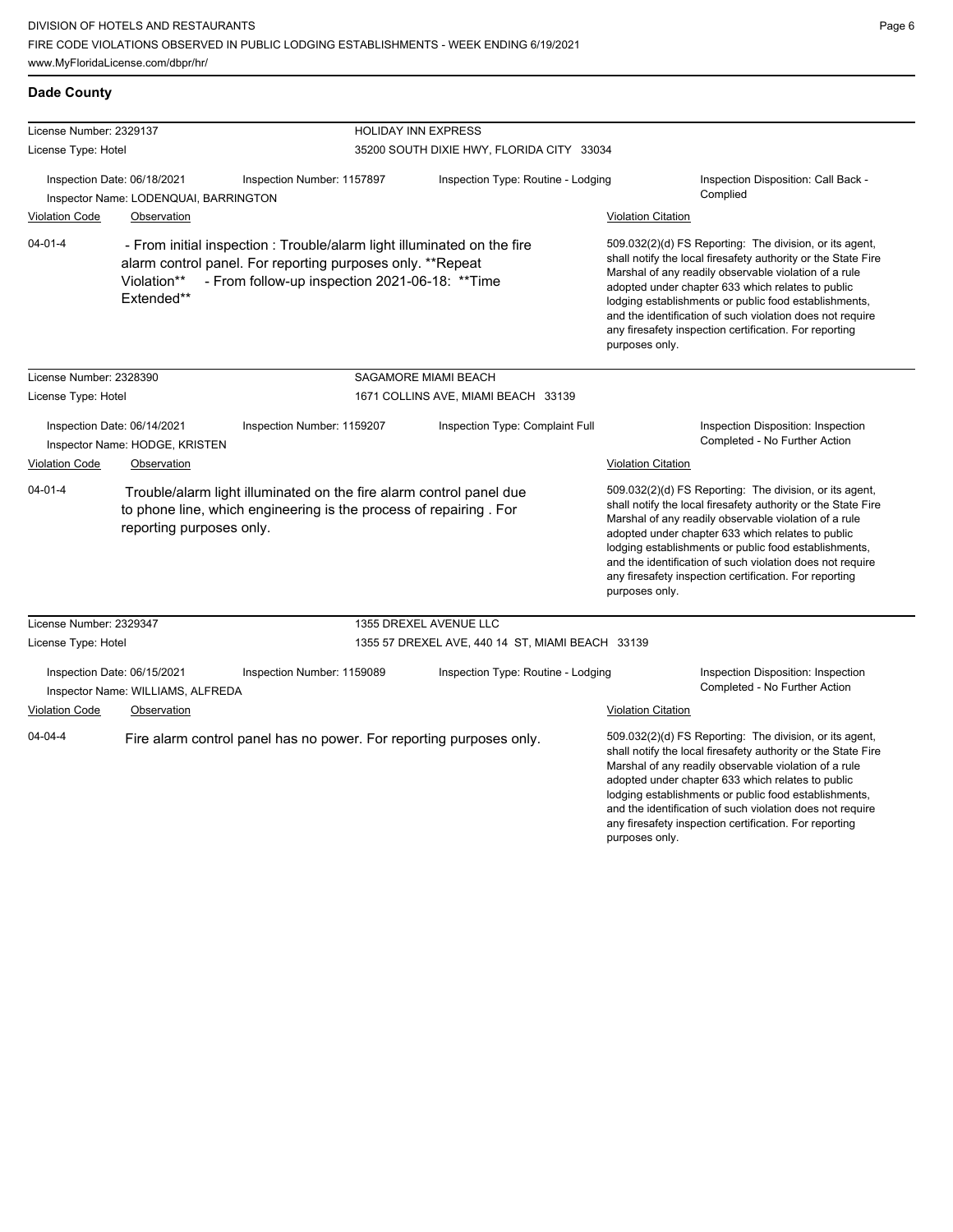# **Dade County**

| License Number: 2328318                                                                                                                |                                                                                     |                                                                                                                                                                                                                                                 | BEST WESTERN PLUS ATLANTIC BEACH RRSORT                                                                                                                                                                                                                                                                                                                                                                                                  |                                                                                                                                                                                                                                                                                                                                                                                                                                                                                                                                                                                                                                                                                                  |
|----------------------------------------------------------------------------------------------------------------------------------------|-------------------------------------------------------------------------------------|-------------------------------------------------------------------------------------------------------------------------------------------------------------------------------------------------------------------------------------------------|------------------------------------------------------------------------------------------------------------------------------------------------------------------------------------------------------------------------------------------------------------------------------------------------------------------------------------------------------------------------------------------------------------------------------------------|--------------------------------------------------------------------------------------------------------------------------------------------------------------------------------------------------------------------------------------------------------------------------------------------------------------------------------------------------------------------------------------------------------------------------------------------------------------------------------------------------------------------------------------------------------------------------------------------------------------------------------------------------------------------------------------------------|
| License Type: Hotel                                                                                                                    |                                                                                     |                                                                                                                                                                                                                                                 | 4101 COLLINS AVE, MIAMI BEACH 33140                                                                                                                                                                                                                                                                                                                                                                                                      |                                                                                                                                                                                                                                                                                                                                                                                                                                                                                                                                                                                                                                                                                                  |
| <b>Violation Code</b>                                                                                                                  | Inspection Date: 06/18/2021<br>Inspector Name: UNZAGA, MILADYS<br>Observation       | Inspection Type: Complaint Full<br>Inspection Number: 1159227                                                                                                                                                                                   |                                                                                                                                                                                                                                                                                                                                                                                                                                          | Inspection Disposition: Inspection<br>Completed - No Further Action<br><b>Violation Citation</b>                                                                                                                                                                                                                                                                                                                                                                                                                                                                                                                                                                                                 |
| $04 - 01 - 4$<br>Trouble/alarm light illuminated on the fire alarm control panel. For<br>reporting purposes only. **Repeat Violation** |                                                                                     |                                                                                                                                                                                                                                                 | 509.032(2)(d) FS Reporting: The division, or its agent,<br>shall notify the local firesafety authority or the State Fire<br>Marshal of any readily observable violation of a rule<br>adopted under chapter 633 which relates to public<br>lodging establishments or public food establishments,<br>and the identification of such violation does not require<br>any firesafety inspection certification. For reporting<br>purposes only. |                                                                                                                                                                                                                                                                                                                                                                                                                                                                                                                                                                                                                                                                                                  |
| $08 - 01 - 4$                                                                                                                          | action observed.                                                                    | Boiler certificate or insurance inspector's boiler report expired. For<br>reporting purposes only. Observed inspection for boilers was<br>conducted on 6/3/2021, but certificates are not ready. Pending                                        |                                                                                                                                                                                                                                                                                                                                                                                                                                          | 61C-1.004(10) FAC and 509.032(2)(d) FS Reporting:<br>61C-1.004(10) The insurance inspector's boiler report is<br>required annually for power boilers and high<br>pressure/high temperature boilers and biannually for low<br>pressure steam or vapor heating boilers. 509.032(2)(d)<br>The division, or its agent, shall notify the local firesafety<br>authority or the State Fire Marshal of any readily<br>observable violation of a rule adopted under chapter 633<br>which relates to public lodging establishments or public<br>food establishments, and the identification of such<br>violation does not require any firesafety inspection<br>certification. For reporting purposes only. |
| License Number: 2303707                                                                                                                |                                                                                     | <b>SUNSET CLUB APTS</b>                                                                                                                                                                                                                         |                                                                                                                                                                                                                                                                                                                                                                                                                                          |                                                                                                                                                                                                                                                                                                                                                                                                                                                                                                                                                                                                                                                                                                  |
| License Type: Apartment                                                                                                                |                                                                                     |                                                                                                                                                                                                                                                 | 6267 SUNSET DR, SOUTH MIAMI 331438833                                                                                                                                                                                                                                                                                                                                                                                                    |                                                                                                                                                                                                                                                                                                                                                                                                                                                                                                                                                                                                                                                                                                  |
|                                                                                                                                        | Inspection Date: 06/18/2021<br>Inspector Name: PICO, JORGE                          | Inspection Number: 1512640                                                                                                                                                                                                                      | Inspection Type: Routine - Lodging                                                                                                                                                                                                                                                                                                                                                                                                       | Inspection Disposition: Inspection<br>Completed - No Further Action                                                                                                                                                                                                                                                                                                                                                                                                                                                                                                                                                                                                                              |
| <b>Violation Code</b>                                                                                                                  | Observation                                                                         |                                                                                                                                                                                                                                                 |                                                                                                                                                                                                                                                                                                                                                                                                                                          | <b>Violation Citation</b>                                                                                                                                                                                                                                                                                                                                                                                                                                                                                                                                                                                                                                                                        |
| $01 - 02 - 4$                                                                                                                          |                                                                                     | Portable fire extinguisher pressure gauge indicates the extinguisher<br>is in need of recharge. For reporting purposes only.<br>Observed the fire extinguisher near apartment E7, on the second<br>floor of building 6265, In the recharge zone |                                                                                                                                                                                                                                                                                                                                                                                                                                          | 509.032(2)(d) FS Reporting: (d) The division, or its<br>agent, shall notify the local firesafety authority or the<br>State Fire Marshal of any readily observable violation of<br>a rule adopted under chapter 633 which relates to public<br>lodging establishments or public food establishments,<br>and the identification of such violation does not require<br>any firesafety inspection certification. For reporting<br>purposes only.                                                                                                                                                                                                                                                     |
| $01 - 05 - 4$                                                                                                                          | purposes only.                                                                      | Portable fire extinguisher obstructed/not accessible. For reporting<br>Observed the fire extinguisher on the third floor of building 6265,<br>near the apartment E-13, without the glass breaking hammer.                                       |                                                                                                                                                                                                                                                                                                                                                                                                                                          | 509.032(2)(d) FS Reporting: (d) The division, or its<br>agent, shall notify the local firesafety authority or the<br>State Fire Marshal of any readily observable violation of<br>a rule adopted under chapter 633 which relates to public<br>lodging establishments or public food establishments,<br>and the identification of such violation does not require<br>any firesafety inspection certification. For reporting<br>purposes only.                                                                                                                                                                                                                                                     |
| License Number: 2309567                                                                                                                |                                                                                     |                                                                                                                                                                                                                                                 | CORAL HAVEN APARTMENTS                                                                                                                                                                                                                                                                                                                                                                                                                   |                                                                                                                                                                                                                                                                                                                                                                                                                                                                                                                                                                                                                                                                                                  |
| License Type: Apartment                                                                                                                |                                                                                     |                                                                                                                                                                                                                                                 | 10255 CORAL WAY, MIAMI 33165                                                                                                                                                                                                                                                                                                                                                                                                             |                                                                                                                                                                                                                                                                                                                                                                                                                                                                                                                                                                                                                                                                                                  |
| <b>Violation Code</b>                                                                                                                  | Inspection Date: 06/16/2021<br>Inspector Name: AZPURUA, JULIO<br><b>Observation</b> | Inspection Number: 1512975                                                                                                                                                                                                                      | Inspection Type: Lodging-Licensing<br>Inspection                                                                                                                                                                                                                                                                                                                                                                                         | Inspection Disposition: Inspection<br>Completed - No Further Action<br><b>Violation Citation</b>                                                                                                                                                                                                                                                                                                                                                                                                                                                                                                                                                                                                 |
| $01 - 06 - 4$                                                                                                                          | and #151.                                                                           | Portable fire extinguisher locked in a box with no means of access<br>to the fire extinguisher. For reporting purposes only.<br>Observed box missing breaking device next to apartments #462                                                    |                                                                                                                                                                                                                                                                                                                                                                                                                                          | 509.032(2)(d) FS Reporting: (d) The division, or its<br>agent, shall notify the local firesafety authority or the<br>State Fire Marshal of any readily observable violation of<br>a rule adopted under chapter 633 which relates to public<br>lodging establishments or public food establishments,<br>and the identification of such violation does not require<br>any firesafety inspection certification. For reporting<br>purposes only.                                                                                                                                                                                                                                                     |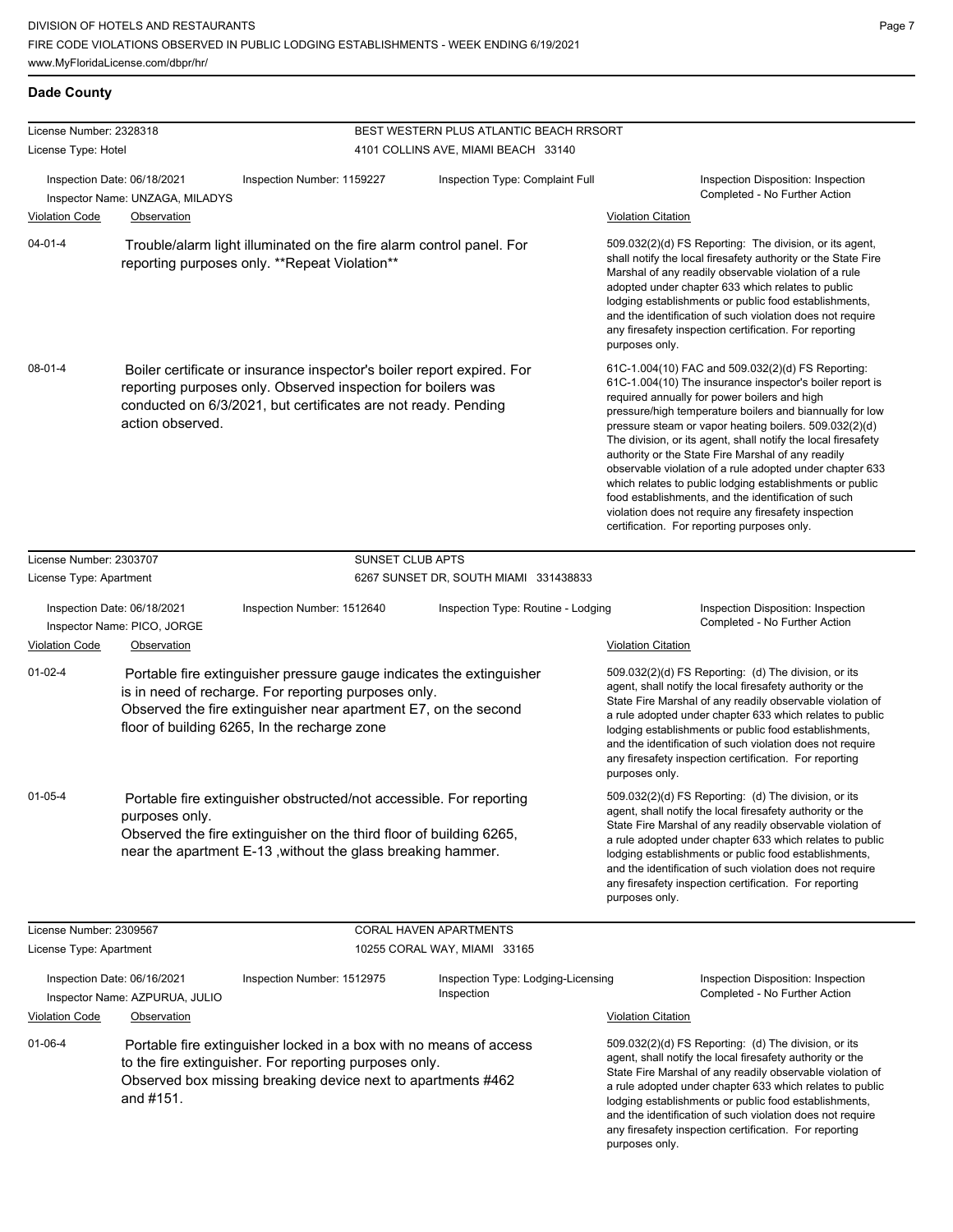| License Number: 2329376                                                                                           |                                                              |                                                                      | WOODSPRING SUITES MIAMI SOUTHWEST                |                           |                                                                                                                                                                                                                                                                                                                                                                                                                        |
|-------------------------------------------------------------------------------------------------------------------|--------------------------------------------------------------|----------------------------------------------------------------------|--------------------------------------------------|---------------------------|------------------------------------------------------------------------------------------------------------------------------------------------------------------------------------------------------------------------------------------------------------------------------------------------------------------------------------------------------------------------------------------------------------------------|
| License Type: Hotel                                                                                               |                                                              |                                                                      | 16055 SW 117 AVE, MIAMI 33177                    |                           |                                                                                                                                                                                                                                                                                                                                                                                                                        |
| Inspection Date: 06/18/2021<br>Inspector Name: LEIDECKER, EDILMA                                                  |                                                              | Inspection Number: 1158674                                           | Inspection Type: Routine - Lodging               |                           | Inspection Disposition: Inspection<br>Completed - No Further Action                                                                                                                                                                                                                                                                                                                                                    |
| <b>Violation Code</b>                                                                                             | Observation                                                  |                                                                      |                                                  | <b>Violation Citation</b> |                                                                                                                                                                                                                                                                                                                                                                                                                        |
| $04 - 01 - 4$                                                                                                     | reporting purposes only.                                     | Trouble/alarm light illuminated on the fire alarm control panel. For |                                                  | purposes only.            | 509.032(2)(d) FS Reporting: The division, or its agent,<br>shall notify the local firesafety authority or the State Fire<br>Marshal of any readily observable violation of a rule<br>adopted under chapter 633 which relates to public<br>lodging establishments or public food establishments,<br>and the identification of such violation does not require<br>any firesafety inspection certification. For reporting |
| License Number: 2330629                                                                                           |                                                              | <b>MAX'S LANDING</b>                                                 |                                                  |                           |                                                                                                                                                                                                                                                                                                                                                                                                                        |
| License Type: Apartment                                                                                           |                                                              |                                                                      | 8905 SW 169 CT, MIAMI 33196                      |                           |                                                                                                                                                                                                                                                                                                                                                                                                                        |
|                                                                                                                   | Inspection Date: 06/14/2021<br>Inspector Name: ELDER, AUDREY | Inspection Number: 1511096                                           | Inspection Type: Lodging-Licensing<br>Inspection |                           | Inspection Disposition: Inspection<br>Completed - No Further Action                                                                                                                                                                                                                                                                                                                                                    |
| <b>Violation Code</b>                                                                                             | Observation                                                  |                                                                      |                                                  | <b>Violation Citation</b> |                                                                                                                                                                                                                                                                                                                                                                                                                        |
| $04 - 01 - 4$<br>Trouble/alarm light illuminated on the fire alarm control panel. For<br>reporting purposes only. |                                                              |                                                                      |                                                  |                           | 509.032(2)(d) FS Reporting: The division, or its agent,<br>shall notify the local firesafety authority or the State Fire<br>Marshal of any readily observable violation of a rule<br>adopted under chapter 633 which relates to public<br>lodging establishments or public food establishments,<br>and the identification of such violation does not require<br>any firesafety inspection certification. For reporting |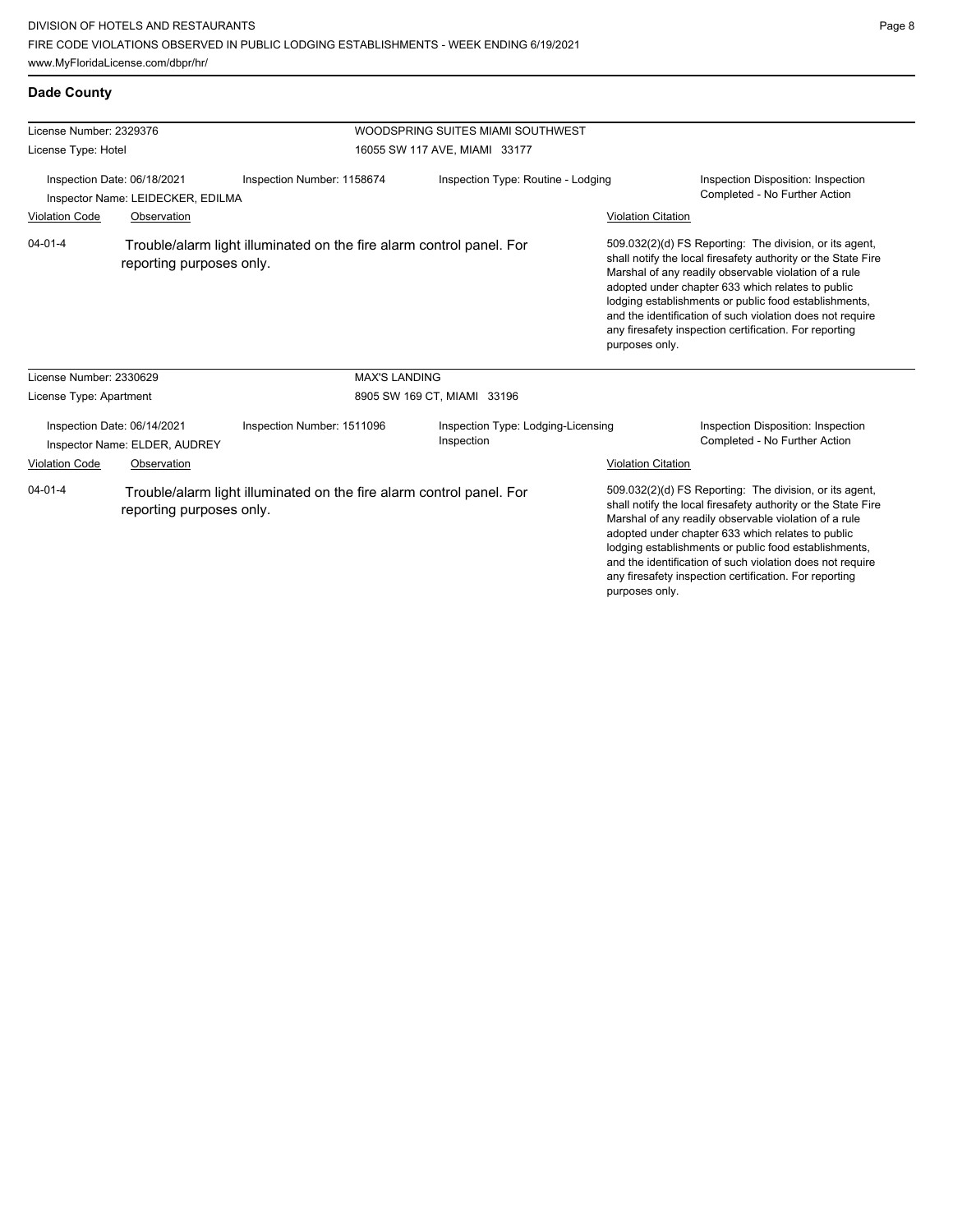| <b>Hillsborough County</b>                       |                                                                                                                        |                                                                                                                                                                                                                                                                                                                                                                                                                                                                                  |                                                                   |                                                                                                                                                                                                                                                                                                                                                                                                                                                                                                                                                                                                                                                                                                  |
|--------------------------------------------------|------------------------------------------------------------------------------------------------------------------------|----------------------------------------------------------------------------------------------------------------------------------------------------------------------------------------------------------------------------------------------------------------------------------------------------------------------------------------------------------------------------------------------------------------------------------------------------------------------------------|-------------------------------------------------------------------|--------------------------------------------------------------------------------------------------------------------------------------------------------------------------------------------------------------------------------------------------------------------------------------------------------------------------------------------------------------------------------------------------------------------------------------------------------------------------------------------------------------------------------------------------------------------------------------------------------------------------------------------------------------------------------------------------|
| License Number: 3913532                          |                                                                                                                        | LA QUINTA INN #965                                                                                                                                                                                                                                                                                                                                                                                                                                                               |                                                                   |                                                                                                                                                                                                                                                                                                                                                                                                                                                                                                                                                                                                                                                                                                  |
| License Type: Hotel                              |                                                                                                                        |                                                                                                                                                                                                                                                                                                                                                                                                                                                                                  | 310 GRAND REGENCY BLVD, BRANDON 33510                             |                                                                                                                                                                                                                                                                                                                                                                                                                                                                                                                                                                                                                                                                                                  |
| <b>Violation Code</b>                            | Inspection Date: 06/15/2021<br>Inspector Name: HALILOVIC, ALEKSANDAR<br>Observation                                    | Inspection Number: 1158314                                                                                                                                                                                                                                                                                                                                                                                                                                                       | Inspection Type: Routine - Lodging                                | Inspection Disposition: Call Back -<br>Complied<br><b>Violation Citation</b>                                                                                                                                                                                                                                                                                                                                                                                                                                                                                                                                                                                                                     |
| $08 - 01 - 4$                                    | expired, 132767 1/31/21 expired<br>2021-06-15: ** Time Extended**                                                      | - From initial inspection : Boiler certificate or insurance inspector's<br>boiler report expired. For reporting purposes only. 132744 1/31/21                                                                                                                                                                                                                                                                                                                                    | - From follow-up inspection                                       | 61C-1.004(10) FAC and 509.032(2)(d) FS Reporting:<br>61C-1.004(10) The insurance inspector's boiler report is<br>required annually for power boilers and high<br>pressure/high temperature boilers and biannually for low<br>pressure steam or vapor heating boilers. 509.032(2)(d)<br>The division, or its agent, shall notify the local firesafety<br>authority or the State Fire Marshal of any readily<br>observable violation of a rule adopted under chapter 633<br>which relates to public lodging establishments or public<br>food establishments, and the identification of such<br>violation does not require any firesafety inspection<br>certification. For reporting purposes only. |
| License Number: 3910982<br>License Type: Hotel   |                                                                                                                        |                                                                                                                                                                                                                                                                                                                                                                                                                                                                                  | RAMADA WEST SHORE TAMPA<br>1200 North WESTSHORE BLVD, TAMPA 33607 |                                                                                                                                                                                                                                                                                                                                                                                                                                                                                                                                                                                                                                                                                                  |
|                                                  | Inspection Date: 06/16/2021<br>Inspector Name: CANNELLA, MARK                                                          | Inspection Number: 1159212                                                                                                                                                                                                                                                                                                                                                                                                                                                       | Inspection Type: Lodging-Licensing<br>Inspection                  | Inspection Disposition: Inspection<br>Completed - No Further Action                                                                                                                                                                                                                                                                                                                                                                                                                                                                                                                                                                                                                              |
| <b>Violation Code</b>                            | Observation                                                                                                            |                                                                                                                                                                                                                                                                                                                                                                                                                                                                                  |                                                                   | <b>Violation Citation</b>                                                                                                                                                                                                                                                                                                                                                                                                                                                                                                                                                                                                                                                                        |
| $08 - 01 - 4$                                    | reporting purposes only.                                                                                               | Boiler certificate or insurance inspector's boiler report expired. For                                                                                                                                                                                                                                                                                                                                                                                                           |                                                                   | 61C-1.004(10) FAC and 509.032(2)(d) FS Reporting:<br>61C-1.004(10) The insurance inspector's boiler report is<br>required annually for power boilers and high<br>pressure/high temperature boilers and biannually for low<br>pressure steam or vapor heating boilers. 509.032(2)(d)<br>The division, or its agent, shall notify the local firesafety<br>authority or the State Fire Marshal of any readily<br>observable violation of a rule adopted under chapter 633<br>which relates to public lodging establishments or public<br>food establishments, and the identification of such<br>violation does not require any firesafety inspection<br>certification. For reporting purposes only. |
| License Number: 3901853                          |                                                                                                                        |                                                                                                                                                                                                                                                                                                                                                                                                                                                                                  | PACIFICA FOXCROFT LLC                                             |                                                                                                                                                                                                                                                                                                                                                                                                                                                                                                                                                                                                                                                                                                  |
| License Type: Apartment<br><b>Violation Code</b> | Inspection Date: 06/16/2021<br>Inspector Name: ZHANG, JACKY<br>Observation                                             | Inspection Number: 1512946                                                                                                                                                                                                                                                                                                                                                                                                                                                       | 3807 TOWER RD, TAMPA 33614<br>Inspection Type: Complaint Full     | Inspection Disposition: Inspection<br>Completed - No Further Action<br><b>Violation Citation</b>                                                                                                                                                                                                                                                                                                                                                                                                                                                                                                                                                                                                 |
| $01 - 03 - 4$                                    | 3914.<br>2nd floor of building 3838.<br>1st floor of building 3918.<br>purposes only.<br>Building 3832, 3903 and 3914. | Portable fire extinguisher missing from it's designated location (sign<br>present indicating designated location). For reporting purposes only.<br>Both 1st floor and 2nd floor of building 3831, 3832 and building<br>No portable fire extinguisher present on the premises. For reporting<br>Portable fire extinguisher pressure gauge indicates the extinguisher<br>is in need of recharge. For reporting purposes only.<br>1st floor of building 3838. ** Repeat Violation** |                                                                   | 509.032(2)(d) FS Reporting: (d) The division, or its<br>agent, shall notify the local firesafety authority or the<br>State Fire Marshal of any readily observable violation of<br>a rule adopted under chapter 633 which relates to public<br>lodging establishments or public food establishments,<br>and the identification of such violation does not require<br>any firesafety inspection certification. For reporting<br>purposes only.                                                                                                                                                                                                                                                     |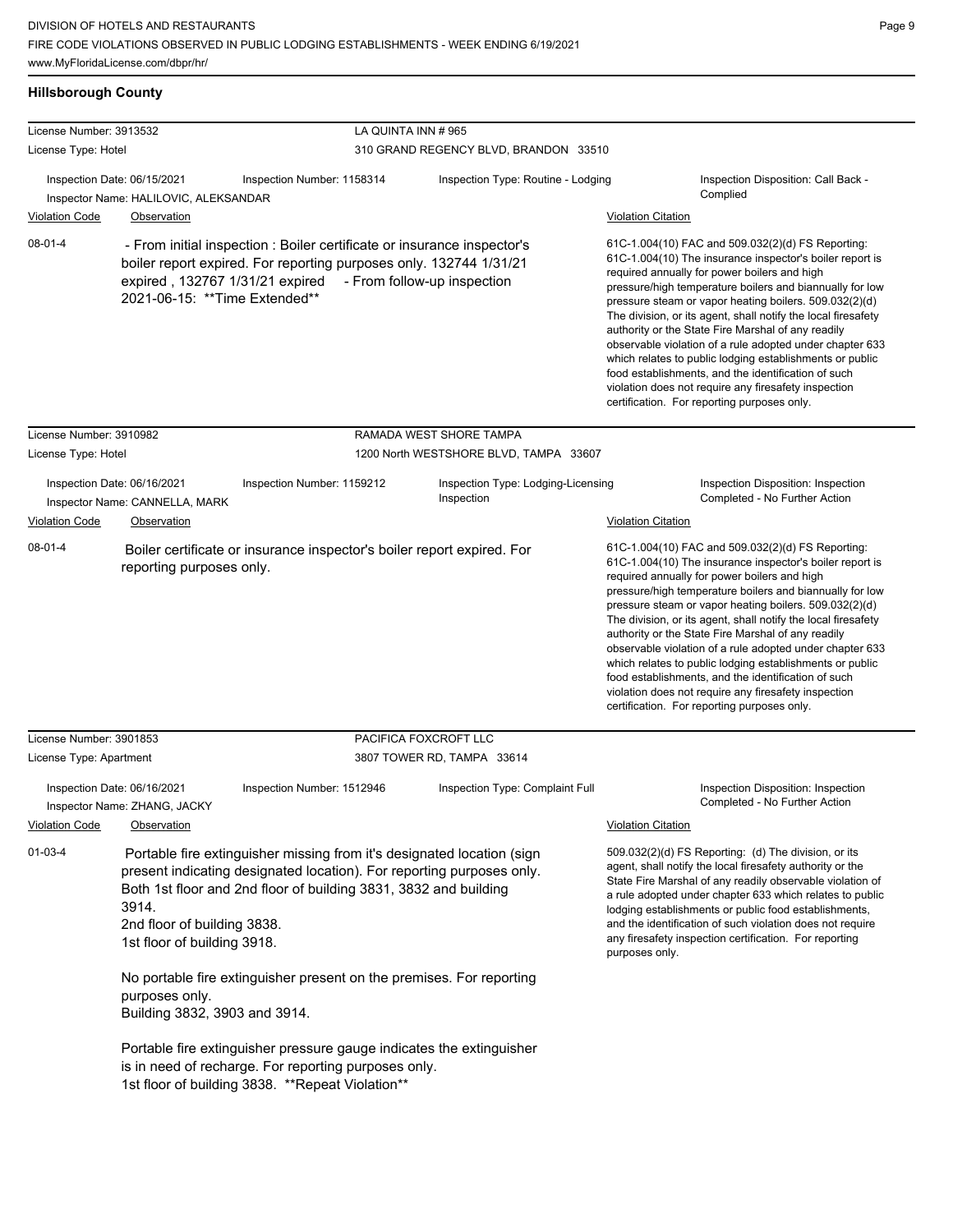**Hillsborough County**

any firesafety inspection certification. For reporting

| License Number: 3905638                                                                                                                                                                                                                                                                                                                                   |                                                             |                                                                                                                      | TUSCANY POINTE II (M-O) OWNER LLC                                                                                                                                                                                                                                                                                                                                |                                                                                                                                                                                                                                                                                                                                                                                                                                              |
|-----------------------------------------------------------------------------------------------------------------------------------------------------------------------------------------------------------------------------------------------------------------------------------------------------------------------------------------------------------|-------------------------------------------------------------|----------------------------------------------------------------------------------------------------------------------|------------------------------------------------------------------------------------------------------------------------------------------------------------------------------------------------------------------------------------------------------------------------------------------------------------------------------------------------------------------|----------------------------------------------------------------------------------------------------------------------------------------------------------------------------------------------------------------------------------------------------------------------------------------------------------------------------------------------------------------------------------------------------------------------------------------------|
| License Type: Apartment                                                                                                                                                                                                                                                                                                                                   |                                                             |                                                                                                                      | 3350 WEST HILLSBOROUGH AVENUE, TAMPA 33614                                                                                                                                                                                                                                                                                                                       |                                                                                                                                                                                                                                                                                                                                                                                                                                              |
|                                                                                                                                                                                                                                                                                                                                                           | Inspection Date: 06/15/2021<br>Inspector Name: ZHANG, JACKY | Inspection Number: 1512940                                                                                           | Inspection Type: Complaint Full                                                                                                                                                                                                                                                                                                                                  | Inspection Disposition: Warning<br>Issued                                                                                                                                                                                                                                                                                                                                                                                                    |
| <b>Violation Code</b>                                                                                                                                                                                                                                                                                                                                     | Observation                                                 |                                                                                                                      |                                                                                                                                                                                                                                                                                                                                                                  | <b>Violation Citation</b>                                                                                                                                                                                                                                                                                                                                                                                                                    |
| $01 - 01 - 4$                                                                                                                                                                                                                                                                                                                                             | Next to unit 118.                                           | Portable fire extinguisher pressure gauge indicates the extinguisher<br>is overcharged. For reporting purposes only. |                                                                                                                                                                                                                                                                                                                                                                  | 509.032(2)(d) FS Reporting: (d) The division, or its<br>agent, shall notify the local firesafety authority or the<br>State Fire Marshal of any readily observable violation of<br>a rule adopted under chapter 633 which relates to public<br>lodging establishments or public food establishments,<br>and the identification of such violation does not require<br>any firesafety inspection certification. For reporting<br>purposes only. |
| License Number: 3900493                                                                                                                                                                                                                                                                                                                                   |                                                             | THE RIVIERA AT 8412                                                                                                  |                                                                                                                                                                                                                                                                                                                                                                  |                                                                                                                                                                                                                                                                                                                                                                                                                                              |
| License Type: Apartment                                                                                                                                                                                                                                                                                                                                   |                                                             |                                                                                                                      | 8412 RIO BRAVO COURT, TAMPA 33617                                                                                                                                                                                                                                                                                                                                |                                                                                                                                                                                                                                                                                                                                                                                                                                              |
| Inspection Date: 06/14/2021<br>Inspector Name: REGAS, ANTHONY                                                                                                                                                                                                                                                                                             |                                                             | Inspection Number: 1512435                                                                                           | Inspection Type: Complaint Full                                                                                                                                                                                                                                                                                                                                  | Inspection Disposition: Call Back -<br>Extension given, pending                                                                                                                                                                                                                                                                                                                                                                              |
| <b>Violation Code</b>                                                                                                                                                                                                                                                                                                                                     | Observation                                                 |                                                                                                                      |                                                                                                                                                                                                                                                                                                                                                                  | <b>Violation Citation</b>                                                                                                                                                                                                                                                                                                                                                                                                                    |
| $01 - 01 - 4$<br>- From initial inspection : Portable fire extinguisher pressure gauge<br>indicates the extinguisher is overcharged. For reporting purposes<br>only. Observed missing fire extinguishers at buildings 5, 14,22 and<br>- From follow-up inspection 2021-06-14: Missing at buildings<br>27.<br>5, 14, 22, and 27. still. ** Time Extended** |                                                             |                                                                                                                      | 509.032(2)(d) FS Reporting: (d) The division, or its<br>agent, shall notify the local firesafety authority or the<br>State Fire Marshal of any readily observable violation of<br>a rule adopted under chapter 633 which relates to public<br>lodging establishments or public food establishments,<br>and the identification of such violation does not require |                                                                                                                                                                                                                                                                                                                                                                                                                                              |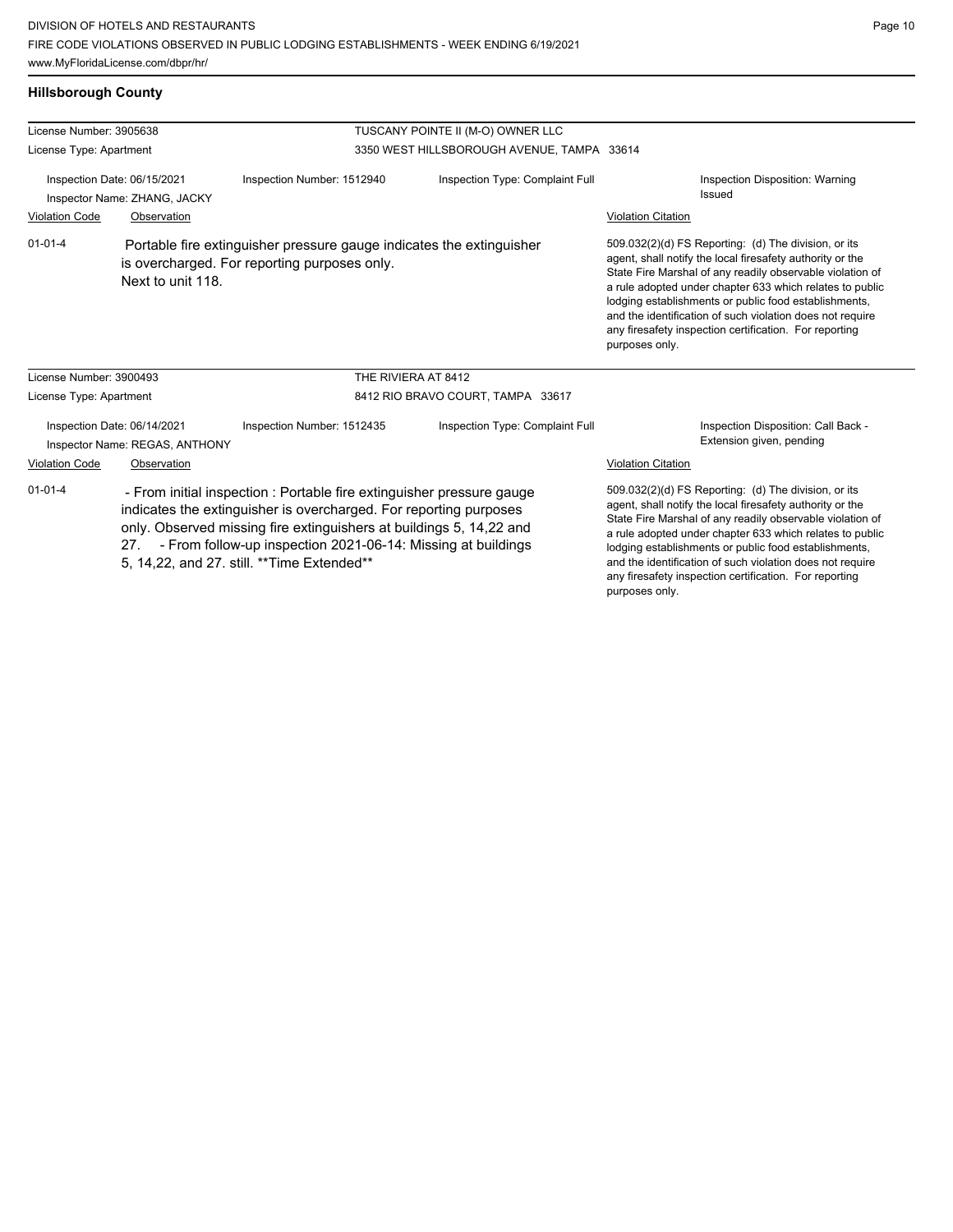# **Indian River County**

| License Number: 4100157                                        |                 | <b>ISLANDER INN RESORT (THE)</b>                                                                                                            |                                                  |                           |                                                                                                                                                                                                                                                                                                                                                                                                                            |
|----------------------------------------------------------------|-----------------|---------------------------------------------------------------------------------------------------------------------------------------------|--------------------------------------------------|---------------------------|----------------------------------------------------------------------------------------------------------------------------------------------------------------------------------------------------------------------------------------------------------------------------------------------------------------------------------------------------------------------------------------------------------------------------|
| License Type: Motel                                            |                 |                                                                                                                                             | 3101 OCEAN DR, VERO BEACH 32963                  |                           |                                                                                                                                                                                                                                                                                                                                                                                                                            |
| Inspection Date: 06/15/2021<br>Inspector Name: SCHUCK, GREGORY |                 | Inspection Number: 1216927                                                                                                                  | Inspection Type: Lodging-Licensing<br>Inspection |                           | Inspection Disposition: Inspection<br>Completed - No Further Action                                                                                                                                                                                                                                                                                                                                                        |
| <b>Violation Code</b>                                          | Observation     |                                                                                                                                             |                                                  | <b>Violation Citation</b> |                                                                                                                                                                                                                                                                                                                                                                                                                            |
| $02 - 08 - 4$                                                  | under stairwell | Propane (LP gas) tank having a water capacity greater than 2.7 lbs.<br>stored under a stairwell. For reporting purposes only. Behind office |                                                  | purposes only.            | 509.032(2)(d) FS Reporting: (d) The division, or its<br>agent, shall notify the local firesafety authority or the<br>State Fire Marshal of any readily observable violation of<br>a rule adopted under chapter 633 which relates to public<br>lodging establishments or public food establishments,<br>and the identification of such violation does not require<br>any firesafety inspection certification. For reporting |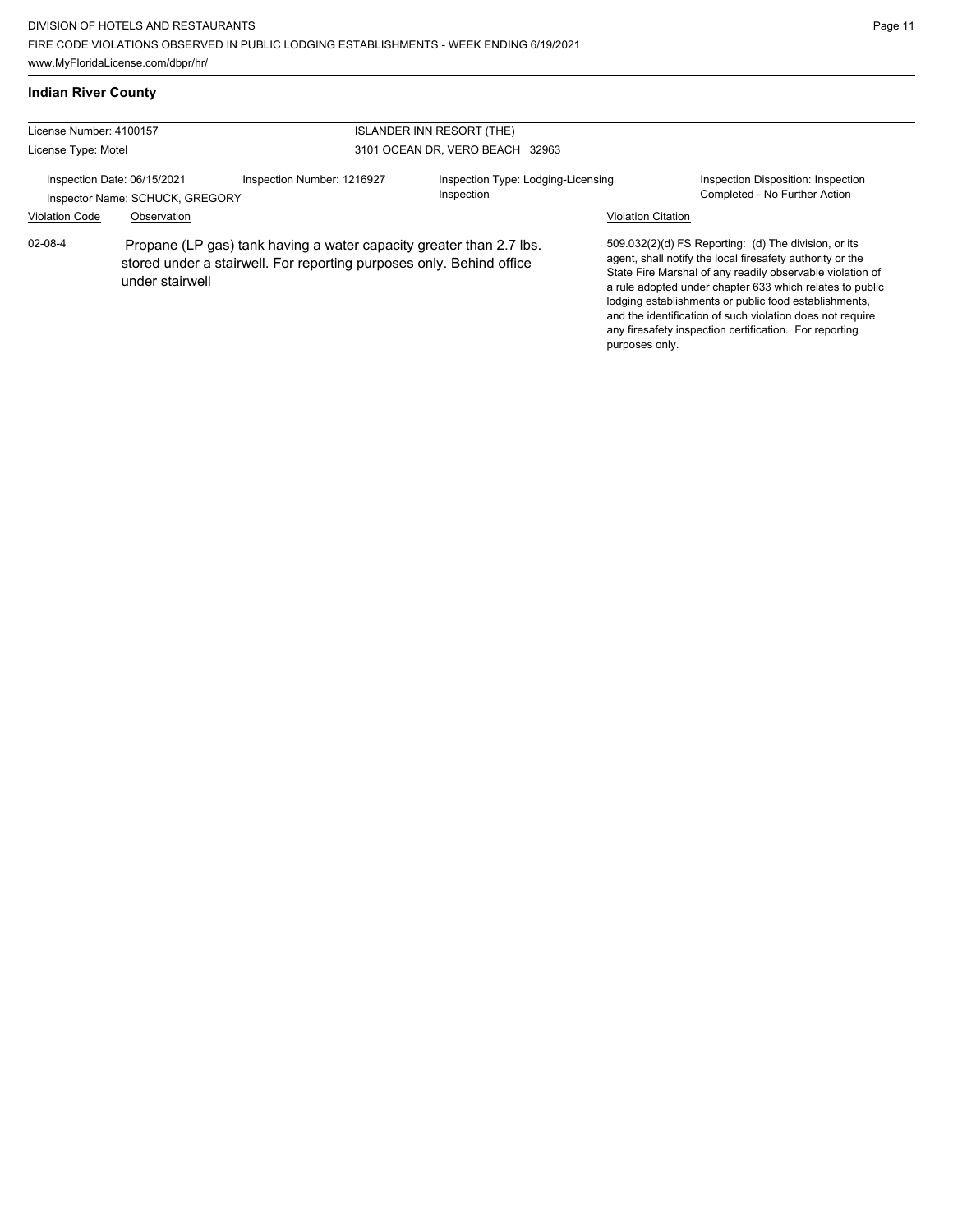| <b>Lee County</b>                                                                                                                                |             |                            |                                        |                                                                                                                                                                                                                                                                                                                                                                                                                            |                                                                     |
|--------------------------------------------------------------------------------------------------------------------------------------------------|-------------|----------------------------|----------------------------------------|----------------------------------------------------------------------------------------------------------------------------------------------------------------------------------------------------------------------------------------------------------------------------------------------------------------------------------------------------------------------------------------------------------------------------|---------------------------------------------------------------------|
| License Number: 4605078                                                                                                                          |             |                            | INTOWN SUITES FORT MYERS               |                                                                                                                                                                                                                                                                                                                                                                                                                            |                                                                     |
| License Type: Hotel                                                                                                                              |             |                            | 7071 LAKERIDGE CT SW, FORT MYERS 33907 |                                                                                                                                                                                                                                                                                                                                                                                                                            |                                                                     |
| Inspection Date: 06/16/2021<br>Inspector Name: ORDONEZ, ADADBELLA                                                                                |             | Inspection Number: 1159200 | Inspection Type: Complaint Full        |                                                                                                                                                                                                                                                                                                                                                                                                                            | Inspection Disposition: Inspection<br>Completed - No Further Action |
| <b>Violation Code</b>                                                                                                                            | Observation |                            |                                        | <b>Violation Citation</b>                                                                                                                                                                                                                                                                                                                                                                                                  |                                                                     |
| $07-04-4$<br>Electrical outlet damaged to indicate a malfunction. For reporting<br>purposes only. Observed damaged outlet in kitchen in room 111 |             |                            | purposes only.                         | 509.032(2)(d) FS Reporting: (d) The division, or its<br>agent, shall notify the local firesafety authority or the<br>State Fire Marshal of any readily observable violation of<br>a rule adopted under chapter 633 which relates to public<br>lodging establishments or public food establishments.<br>and the identification of such violation does not require<br>any firesafety inspection certification. For reporting |                                                                     |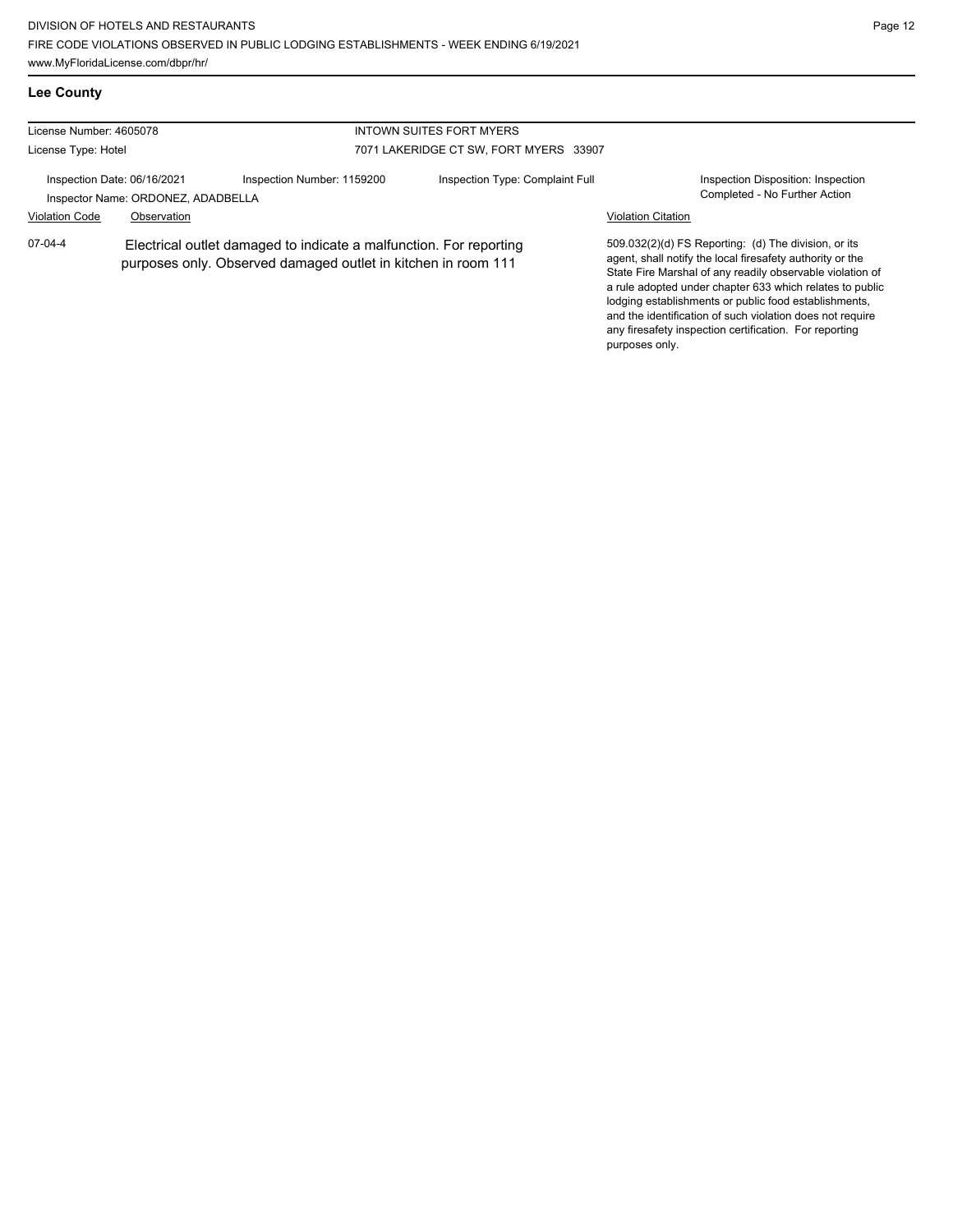| <b>Manatee County</b> |  |
|-----------------------|--|
|                       |  |

| License Number: 5103072                                          |                           |                                                                                                                                                                                                                                                                                  | <b>HOLIDAY INN EXPRESS &amp; SUITES BRADENTON WEST</b> |                                                 |                                                                                                                                                                                                                                                                                                                                                                                                                        |
|------------------------------------------------------------------|---------------------------|----------------------------------------------------------------------------------------------------------------------------------------------------------------------------------------------------------------------------------------------------------------------------------|--------------------------------------------------------|-------------------------------------------------|------------------------------------------------------------------------------------------------------------------------------------------------------------------------------------------------------------------------------------------------------------------------------------------------------------------------------------------------------------------------------------------------------------------------|
| License Type: Hotel                                              |                           |                                                                                                                                                                                                                                                                                  | 4450 47 ST W, BRADENTON 34210                          |                                                 |                                                                                                                                                                                                                                                                                                                                                                                                                        |
| Inspection Date: 06/14/2021<br>Inspector Name: CARMASSI, BRADLEY |                           | Inspection Number: 1156810<br>Inspection Type: Routine - Lodging                                                                                                                                                                                                                 |                                                        | Inspection Disposition: Call Back -<br>Complied |                                                                                                                                                                                                                                                                                                                                                                                                                        |
| <b>Violation Code</b><br>$04 - 01 - 4$                           | Observation<br>Extended** | - From initial inspection : Trouble/alarm light illuminated on the fire<br>alarm control panel. For reporting purposes only. **Repeat<br>Violation** - From follow-up inspection 2021-06-14: Technicians<br>were on site to repair trouble alarm at time of inspection. **Time   |                                                        | <b>Violation Citation</b><br>purposes only.     | 509.032(2)(d) FS Reporting: The division, or its agent,<br>shall notify the local firesafety authority or the State Fire<br>Marshal of any readily observable violation of a rule<br>adopted under chapter 633 which relates to public<br>lodging establishments or public food establishments,<br>and the identification of such violation does not require<br>any firesafety inspection certification. For reporting |
| $04 - 01 - 4$                                                    | Complaint**               | - From initial inspection : Trouble/alarm light illuminated on the fire<br>alarm control panel. For reporting purposes only. **Repeat<br>Violation** - From follow-up inspection 2021-06-14: Technicians<br>were on site to repair trouble alarm at time of inspection. ** Admin |                                                        | purposes only.                                  | 509.032(2)(d) FS Reporting: The division, or its agent,<br>shall notify the local firesafety authority or the State Fire<br>Marshal of any readily observable violation of a rule<br>adopted under chapter 633 which relates to public<br>lodging establishments or public food establishments,<br>and the identification of such violation does not require<br>any firesafety inspection certification. For reporting |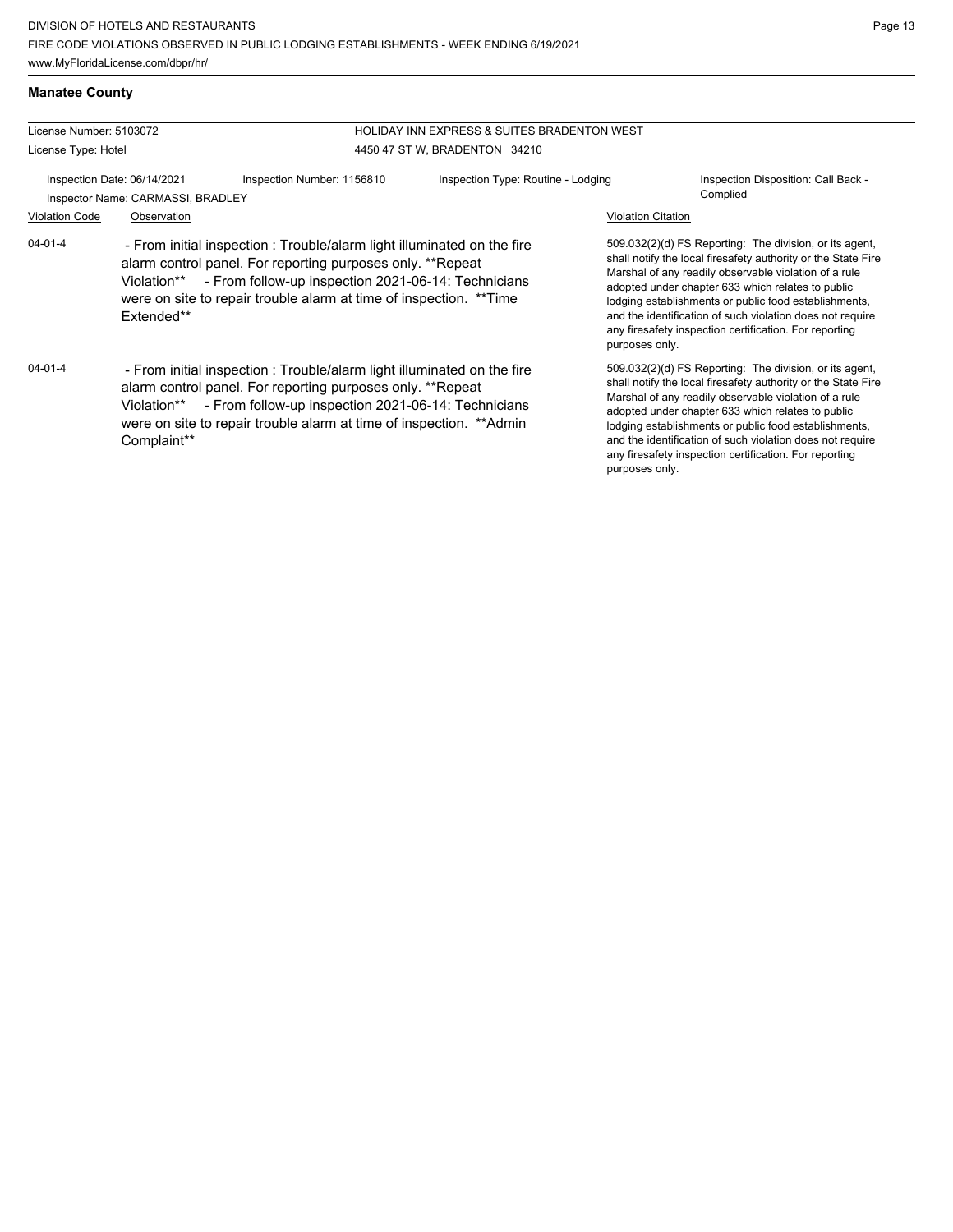# **Marion County**

| License Number: 5200203     |                                 | DAYS INN OCALA NORTH SPACE COAST HOSPITALITY LLC                                                        |                                 |                           |                                                                                                                                                                                                                                                                                                                                                                                                                        |
|-----------------------------|---------------------------------|---------------------------------------------------------------------------------------------------------|---------------------------------|---------------------------|------------------------------------------------------------------------------------------------------------------------------------------------------------------------------------------------------------------------------------------------------------------------------------------------------------------------------------------------------------------------------------------------------------------------|
| License Type: Motel         |                                 | 3811 NW BLITCHON RD. OCALA 34482                                                                        |                                 |                           |                                                                                                                                                                                                                                                                                                                                                                                                                        |
| Inspection Date: 06/17/2021 | Inspector Name: DRIGGERS, MANDY | Inspection Number: 1217153                                                                              | Inspection Type: Complaint Full |                           | Inspection Disposition: Inspection<br>Completed - No Further Action                                                                                                                                                                                                                                                                                                                                                    |
| <b>Violation Code</b>       | Observation                     |                                                                                                         |                                 | <b>Violation Citation</b> |                                                                                                                                                                                                                                                                                                                                                                                                                        |
| $05-02-5$                   | For reporting purposes only.    | Hearing-impaired smoke detector is not functioning when tested.<br>Smoke detector light is not working. |                                 | purposes only.            | 509.032(2)(d) FS Reporting: The division, or its agent,<br>shall notify the local firesafety authority or the State Fire<br>Marshal of any readily observable violation of a rule<br>adopted under chapter 633 which relates to public<br>lodging establishments or public food establishments,<br>and the identification of such violation does not require<br>any firesafety inspection certification. For reporting |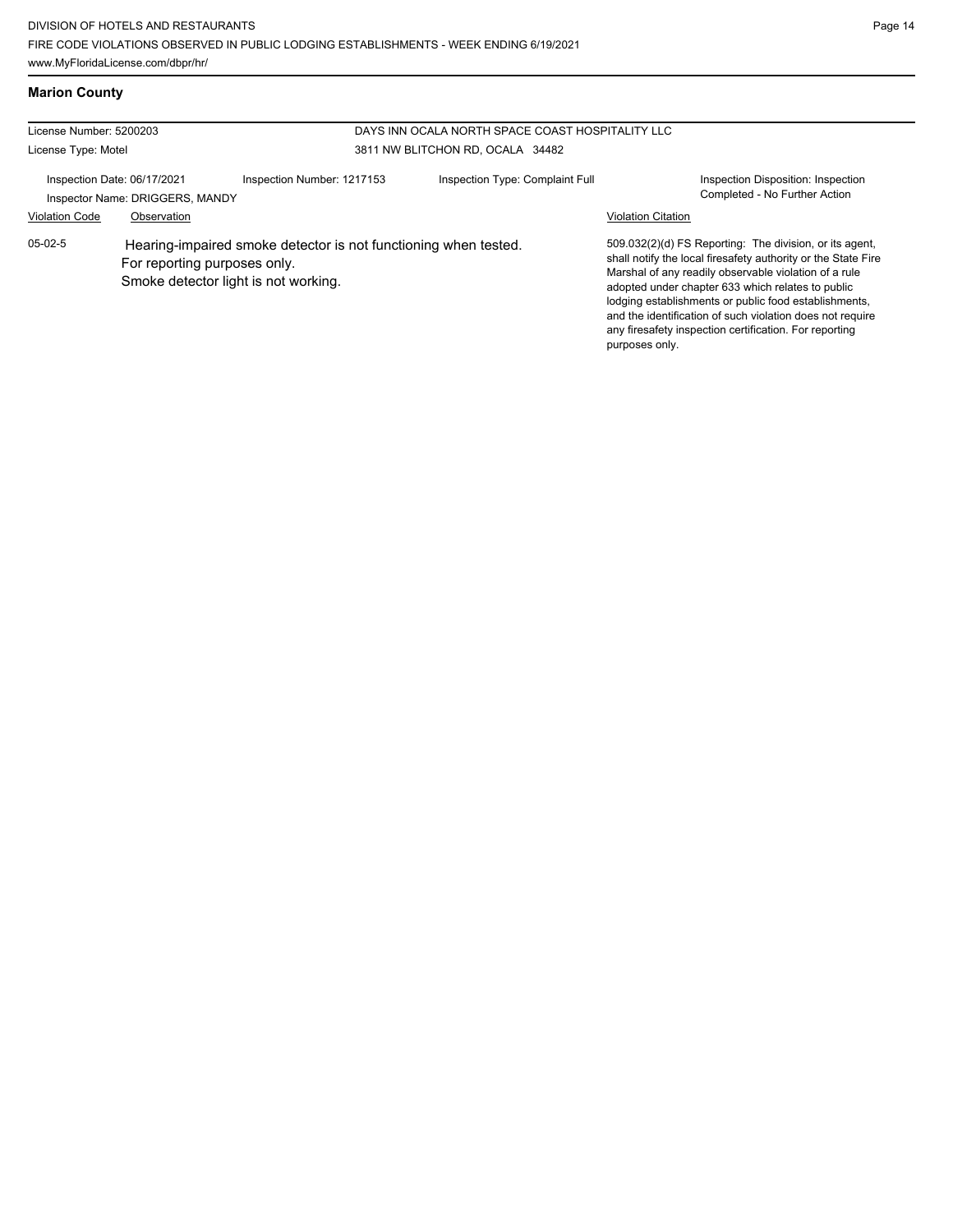# **Okaloosa County**

| License Number: 5603637<br>SOMERSET BEACHSIDE APARTMENTS WEST BUILDING |                                                                                                                                                                |                            |                                                  |                           |                                                                                                                                                                                                                                                                                                                                                                                                                            |  |
|------------------------------------------------------------------------|----------------------------------------------------------------------------------------------------------------------------------------------------------------|----------------------------|--------------------------------------------------|---------------------------|----------------------------------------------------------------------------------------------------------------------------------------------------------------------------------------------------------------------------------------------------------------------------------------------------------------------------------------------------------------------------------------------------------------------------|--|
| License Type: Apartment                                                |                                                                                                                                                                |                            | 480 SANTA ROSA BLVD, FORT WALTON BEACH 32548     |                           |                                                                                                                                                                                                                                                                                                                                                                                                                            |  |
| Inspection Date: 06/15/2021<br>Inspector Name: ADAMSON, ROBERT         |                                                                                                                                                                | Inspection Number: 1511651 | Inspection Type: Lodging-Licensing<br>Inspection |                           | Inspection Disposition: Inspection<br>Completed - No Further Action                                                                                                                                                                                                                                                                                                                                                        |  |
| <b>Violation Code</b><br>Observation                                   |                                                                                                                                                                |                            |                                                  | <b>Violation Citation</b> |                                                                                                                                                                                                                                                                                                                                                                                                                            |  |
| $01 - 02 - 4$                                                          | Portable fire extinguisher pressure gauge indicates the extinguisher<br>is in need of recharge. For reporting purposes only.<br>Outside between units 211-210. |                            |                                                  | purposes only.            | 509.032(2)(d) FS Reporting: (d) The division, or its<br>agent, shall notify the local firesafety authority or the<br>State Fire Marshal of any readily observable violation of<br>a rule adopted under chapter 633 which relates to public<br>lodging establishments or public food establishments,<br>and the identification of such violation does not require<br>any firesafety inspection certification. For reporting |  |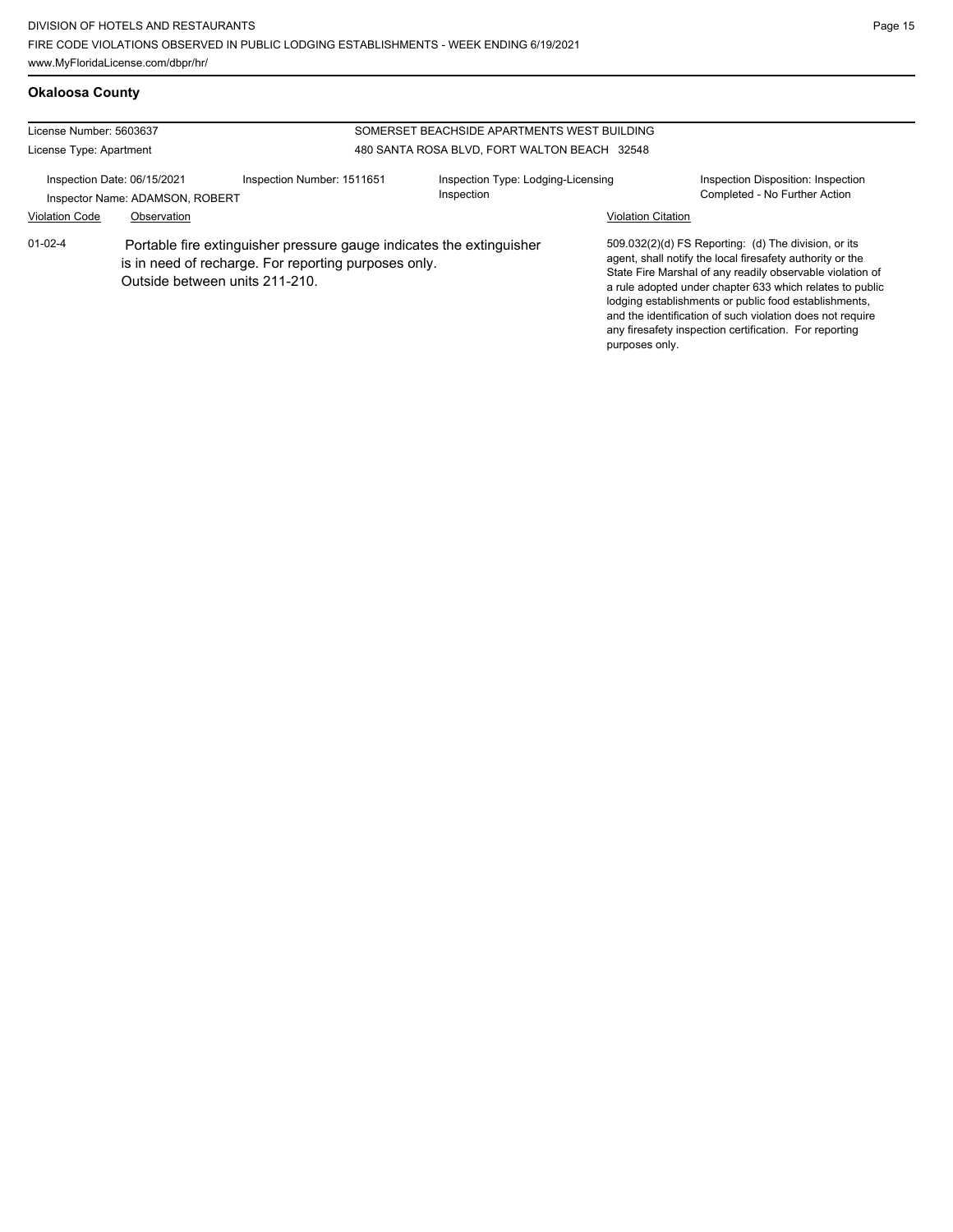| <b>Orange County</b>                                                                                                                                                                                         |                                                                 |                                                                                                                                 |                                                                                                                                                                                                                                                                                                                                                                                                                                                                                                                                                                                                                                                                                                  |                                                                                                                                                                                                                                                                                                                                                                                                                            |                                                                                                                                                                                                                                                                                                                                                                                                                                                                                                                                                                                                                                                                                                  |
|--------------------------------------------------------------------------------------------------------------------------------------------------------------------------------------------------------------|-----------------------------------------------------------------|---------------------------------------------------------------------------------------------------------------------------------|--------------------------------------------------------------------------------------------------------------------------------------------------------------------------------------------------------------------------------------------------------------------------------------------------------------------------------------------------------------------------------------------------------------------------------------------------------------------------------------------------------------------------------------------------------------------------------------------------------------------------------------------------------------------------------------------------|----------------------------------------------------------------------------------------------------------------------------------------------------------------------------------------------------------------------------------------------------------------------------------------------------------------------------------------------------------------------------------------------------------------------------|--------------------------------------------------------------------------------------------------------------------------------------------------------------------------------------------------------------------------------------------------------------------------------------------------------------------------------------------------------------------------------------------------------------------------------------------------------------------------------------------------------------------------------------------------------------------------------------------------------------------------------------------------------------------------------------------------|
| License Number: 5800312                                                                                                                                                                                      |                                                                 | <b>MAGNOLIA TOWERS</b>                                                                                                          |                                                                                                                                                                                                                                                                                                                                                                                                                                                                                                                                                                                                                                                                                                  |                                                                                                                                                                                                                                                                                                                                                                                                                            |                                                                                                                                                                                                                                                                                                                                                                                                                                                                                                                                                                                                                                                                                                  |
| License Type: Apartment                                                                                                                                                                                      |                                                                 |                                                                                                                                 | 100 E ANDERSON ST, ORLANDO 328013756                                                                                                                                                                                                                                                                                                                                                                                                                                                                                                                                                                                                                                                             |                                                                                                                                                                                                                                                                                                                                                                                                                            |                                                                                                                                                                                                                                                                                                                                                                                                                                                                                                                                                                                                                                                                                                  |
|                                                                                                                                                                                                              | Inspection Date: 06/16/2021<br>Inspector Name: MONTESANO, MISTI | Inspection Number: 1490488<br>Inspection Type: Routine - Lodging                                                                |                                                                                                                                                                                                                                                                                                                                                                                                                                                                                                                                                                                                                                                                                                  |                                                                                                                                                                                                                                                                                                                                                                                                                            | Inspection Disposition: Call Back -<br>Complied                                                                                                                                                                                                                                                                                                                                                                                                                                                                                                                                                                                                                                                  |
| <b>Violation Code</b>                                                                                                                                                                                        | Observation                                                     |                                                                                                                                 |                                                                                                                                                                                                                                                                                                                                                                                                                                                                                                                                                                                                                                                                                                  | <b>Violation Citation</b>                                                                                                                                                                                                                                                                                                                                                                                                  |                                                                                                                                                                                                                                                                                                                                                                                                                                                                                                                                                                                                                                                                                                  |
| $08-01-4$<br>- From initial inspection : Boiler certificate or insurance inspector's<br>boiler report expired. For reporting purposes only.<br>- From<br>follow-up inspection 2021-06-16: ** Time Extended** |                                                                 |                                                                                                                                 | 61C-1.004(10) FAC and 509.032(2)(d) FS Reporting:<br>61C-1.004(10) The insurance inspector's boiler report is<br>required annually for power boilers and high<br>pressure/high temperature boilers and biannually for low<br>pressure steam or vapor heating boilers. 509.032(2)(d)<br>The division, or its agent, shall notify the local firesafety<br>authority or the State Fire Marshal of any readily<br>observable violation of a rule adopted under chapter 633<br>which relates to public lodging establishments or public<br>food establishments, and the identification of such<br>violation does not require any firesafety inspection<br>certification. For reporting purposes only. |                                                                                                                                                                                                                                                                                                                                                                                                                            |                                                                                                                                                                                                                                                                                                                                                                                                                                                                                                                                                                                                                                                                                                  |
| License Number: 5801277                                                                                                                                                                                      |                                                                 |                                                                                                                                 | COCO KEY HOTEL AND WATER RESORT ORLANDO                                                                                                                                                                                                                                                                                                                                                                                                                                                                                                                                                                                                                                                          |                                                                                                                                                                                                                                                                                                                                                                                                                            |                                                                                                                                                                                                                                                                                                                                                                                                                                                                                                                                                                                                                                                                                                  |
| License Type: Motel                                                                                                                                                                                          |                                                                 |                                                                                                                                 | 7400 INTERNATIONAL DR, ORLANDO 32819                                                                                                                                                                                                                                                                                                                                                                                                                                                                                                                                                                                                                                                             |                                                                                                                                                                                                                                                                                                                                                                                                                            |                                                                                                                                                                                                                                                                                                                                                                                                                                                                                                                                                                                                                                                                                                  |
| Inspection Date: 06/15/2021<br>Inspector Name: BACHOO, SAVITRI<br>Violation Code<br>Observation                                                                                                              |                                                                 | Inspection Number: 1217132                                                                                                      | Inspection Type: Complaint Full                                                                                                                                                                                                                                                                                                                                                                                                                                                                                                                                                                                                                                                                  | Violation Citation                                                                                                                                                                                                                                                                                                                                                                                                         | Inspection Disposition: Inspection<br>Completed - No Further Action                                                                                                                                                                                                                                                                                                                                                                                                                                                                                                                                                                                                                              |
| $08 - 01 - 4$                                                                                                                                                                                                |                                                                 | Boiler certificates or insurance inspector's boiler report expired. For<br>reporting purposes only. Boiler have been inspected. |                                                                                                                                                                                                                                                                                                                                                                                                                                                                                                                                                                                                                                                                                                  |                                                                                                                                                                                                                                                                                                                                                                                                                            | 61C-1.004(10) FAC and 509.032(2)(d) FS Reporting:<br>61C-1.004(10) The insurance inspector's boiler report is<br>required annually for power boilers and high<br>pressure/high temperature boilers and biannually for low<br>pressure steam or vapor heating boilers. 509.032(2)(d)<br>The division, or its agent, shall notify the local firesafety<br>authority or the State Fire Marshal of any readily<br>observable violation of a rule adopted under chapter 633<br>which relates to public lodging establishments or public<br>food establishments, and the identification of such<br>violation does not require any firesafety inspection<br>certification. For reporting purposes only. |
| License Number: 5810948                                                                                                                                                                                      |                                                                 | <b>VENTERRA REALTY</b>                                                                                                          |                                                                                                                                                                                                                                                                                                                                                                                                                                                                                                                                                                                                                                                                                                  |                                                                                                                                                                                                                                                                                                                                                                                                                            |                                                                                                                                                                                                                                                                                                                                                                                                                                                                                                                                                                                                                                                                                                  |
| License Type: Apartment                                                                                                                                                                                      |                                                                 |                                                                                                                                 | 4902 MILLENIA BLVD, ORLANDO 32839                                                                                                                                                                                                                                                                                                                                                                                                                                                                                                                                                                                                                                                                |                                                                                                                                                                                                                                                                                                                                                                                                                            |                                                                                                                                                                                                                                                                                                                                                                                                                                                                                                                                                                                                                                                                                                  |
| Inspection Date: 06/18/2021<br>Inspector Name: PASIECKI, VICTORIA                                                                                                                                            |                                                                 | Inspection Number: 1492537                                                                                                      | Inspection Type: Routine - Lodging<br>Issued                                                                                                                                                                                                                                                                                                                                                                                                                                                                                                                                                                                                                                                     |                                                                                                                                                                                                                                                                                                                                                                                                                            | <b>Inspection Disposition: Warning</b>                                                                                                                                                                                                                                                                                                                                                                                                                                                                                                                                                                                                                                                           |
| <b>Violation Code</b>                                                                                                                                                                                        | Observation                                                     |                                                                                                                                 |                                                                                                                                                                                                                                                                                                                                                                                                                                                                                                                                                                                                                                                                                                  | <b>Violation Citation</b>                                                                                                                                                                                                                                                                                                                                                                                                  |                                                                                                                                                                                                                                                                                                                                                                                                                                                                                                                                                                                                                                                                                                  |
| $01 - 02 - 4$<br>Portable fire extinguisher pressure gauge indicates the extinguisher<br>is in need of recharge. For reporting purposes only.<br>Building 4473 outside apartment 103                         |                                                                 |                                                                                                                                 |                                                                                                                                                                                                                                                                                                                                                                                                                                                                                                                                                                                                                                                                                                  | 509.032(2)(d) FS Reporting: (d) The division, or its<br>agent, shall notify the local firesafety authority or the<br>State Fire Marshal of any readily observable violation of<br>a rule adopted under chapter 633 which relates to public<br>lodging establishments or public food establishments,<br>and the identification of such violation does not require<br>any firesafety inspection certification. For reporting |                                                                                                                                                                                                                                                                                                                                                                                                                                                                                                                                                                                                                                                                                                  |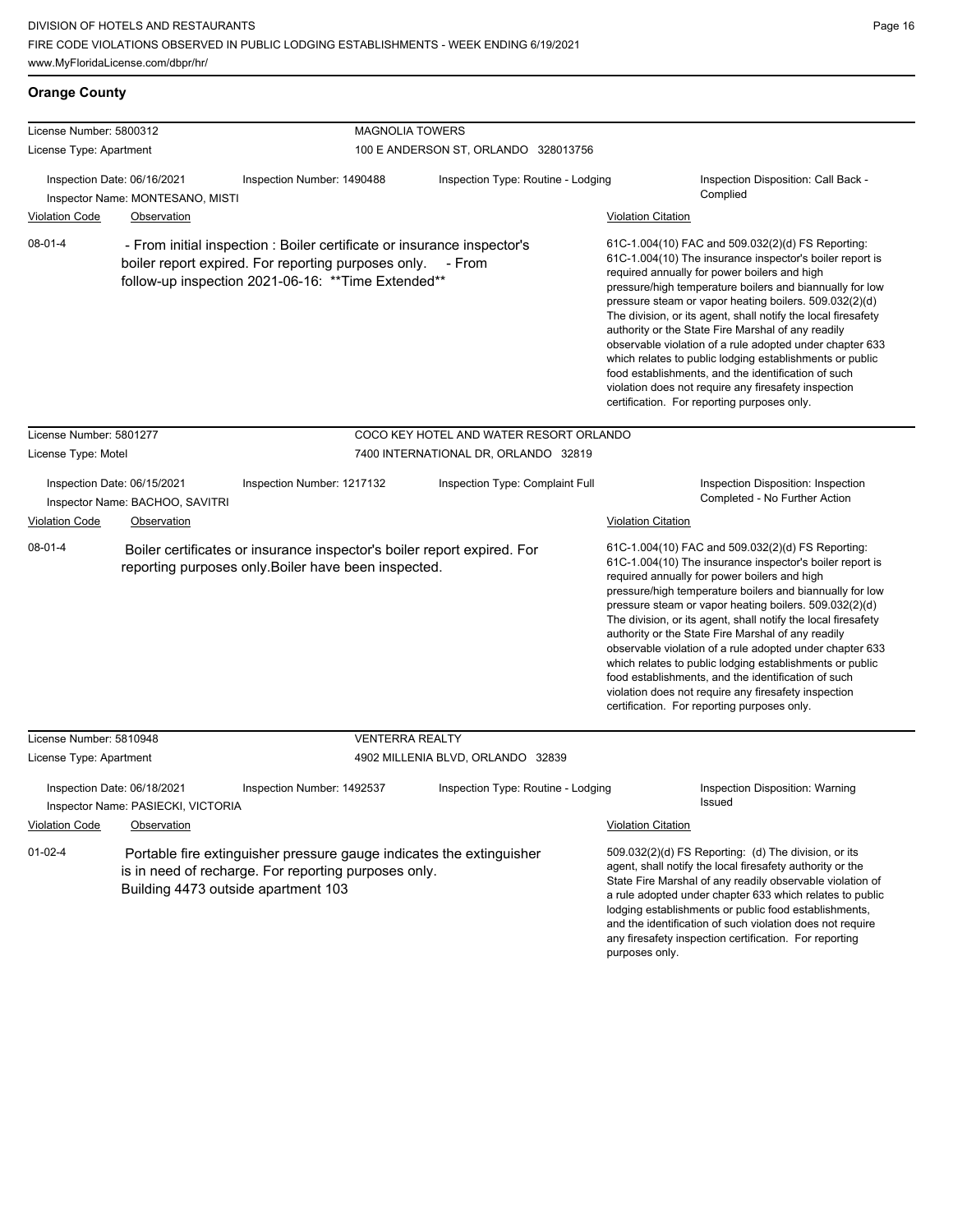**Osceola County**

violation does not require any firesafety inspection certification. For reporting purposes only.

| License Number: 5900225<br>SERALAGO HOTEL AND SUITES MAINGATE EAST                                                          |             |                                                                        |                                                   |                                                                                                                                                                                                                                                                                                                                                                                                                          |                                                                     |
|-----------------------------------------------------------------------------------------------------------------------------|-------------|------------------------------------------------------------------------|---------------------------------------------------|--------------------------------------------------------------------------------------------------------------------------------------------------------------------------------------------------------------------------------------------------------------------------------------------------------------------------------------------------------------------------------------------------------------------------|---------------------------------------------------------------------|
| License Type: Hotel                                                                                                         |             |                                                                        | 5678 W IRLO BRONSON MEMORIAL HWY, KISSIMMEE 34746 |                                                                                                                                                                                                                                                                                                                                                                                                                          |                                                                     |
| Inspection Date: 06/14/2021<br>Inspector Name: FERTIL, SYLVERST                                                             |             | Inspection Number: 1159195                                             | Inspection Type: Complaint Full                   |                                                                                                                                                                                                                                                                                                                                                                                                                          | Inspection Disposition: Inspection<br>Completed - No Further Action |
| <b>Violation Code</b>                                                                                                       | Observation |                                                                        |                                                   | <b>Violation Citation</b>                                                                                                                                                                                                                                                                                                                                                                                                |                                                                     |
| $08 - 01 - 4$<br>reporting purposes only.                                                                                   |             | Boiler certificate or insurance inspector's boiler report expired. For |                                                   | 61C-1.004(10) FAC and 509.032(2)(d) FS Reporting:<br>61C-1.004(10) The insurance inspector's boiler report is<br>required annually for power boilers and high                                                                                                                                                                                                                                                            |                                                                     |
| 103024-12/10/20, 092576-12/10/20, 092581-12/10/20, 070715-<br>12/10/20 - Operator is working on scheduling all inspections. |             |                                                                        |                                                   | pressure/high temperature boilers and biannually for low<br>pressure steam or vapor heating boilers. 509.032(2)(d)<br>The division, or its agent, shall notify the local firesafety<br>authority or the State Fire Marshal of any readily<br>observable violation of a rule adopted under chapter 633<br>which relates to public lodging establishments or public<br>food establishments, and the identification of such |                                                                     |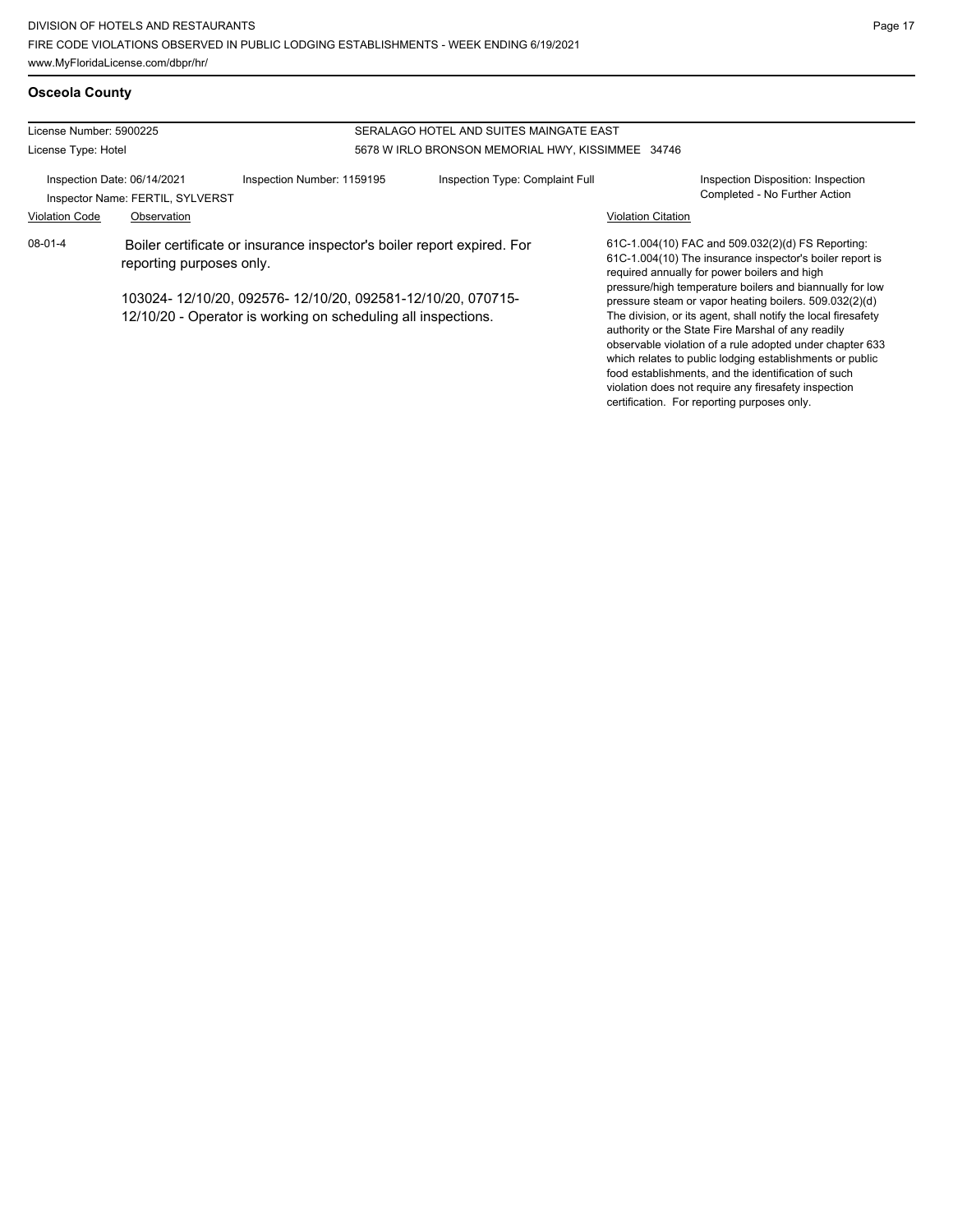| <b>Pinellas County</b>                                                                                                                                                                                                                      |                                                 |                                                                                                                                                                                        |                                                                                  |                                                                                                                                                                                                                                                                                                                                                                                                                                                                                                                                                                                                                                                                                                  |
|---------------------------------------------------------------------------------------------------------------------------------------------------------------------------------------------------------------------------------------------|-------------------------------------------------|----------------------------------------------------------------------------------------------------------------------------------------------------------------------------------------|----------------------------------------------------------------------------------|--------------------------------------------------------------------------------------------------------------------------------------------------------------------------------------------------------------------------------------------------------------------------------------------------------------------------------------------------------------------------------------------------------------------------------------------------------------------------------------------------------------------------------------------------------------------------------------------------------------------------------------------------------------------------------------------------|
| License Number: 6203064<br>License Type: Motel                                                                                                                                                                                              |                                                 |                                                                                                                                                                                        | <b>TRADEWINDS SANDPIPER BEACH RESORT</b><br>6000 GULF BLVD, ST. PETE BEACH 33706 |                                                                                                                                                                                                                                                                                                                                                                                                                                                                                                                                                                                                                                                                                                  |
| Inspection Date: 06/16/2021<br><b>Violation Code</b>                                                                                                                                                                                        | Inspector Name: DAY-WALKER, LISA<br>Observation | Inspection Number: 1217143                                                                                                                                                             | Inspection Type: Complaint Full                                                  | Inspection Disposition: Inspection<br>Completed - No Further Action<br><b>Violation Citation</b>                                                                                                                                                                                                                                                                                                                                                                                                                                                                                                                                                                                                 |
| $04 - 01 - 4$                                                                                                                                                                                                                               | lobby. **Repeat Violation**                     | Trouble/alarm light illuminated on the fire alarm control panel. For<br>reporting purposes only. Yellow trouble light illuminated in front                                             |                                                                                  | 509.032(2)(d) FS Reporting: The division, or its agent,<br>shall notify the local firesafety authority or the State Fire<br>Marshal of any readily observable violation of a rule<br>adopted under chapter 633 which relates to public<br>lodging establishments or public food establishments,<br>and the identification of such violation does not require<br>any firesafety inspection certification. For reporting<br>purposes only.                                                                                                                                                                                                                                                         |
| License Number: 6204808<br>License Type: Motel                                                                                                                                                                                              |                                                 |                                                                                                                                                                                        | THE BEACHCOMBER BEACH RESORT HOTEL<br>6200 GULF BLVD, ST.PETE BEACH 33706        |                                                                                                                                                                                                                                                                                                                                                                                                                                                                                                                                                                                                                                                                                                  |
| Inspection Date: 06/15/2021<br>Violation Code                                                                                                                                                                                               | Inspector Name: HOBBS, ANDREW<br>Observation    | Inspection Number: 1212282                                                                                                                                                             | Inspection Type: Routine - Lodging                                               | Inspection Disposition: Warning<br>Issued<br><b>Violation Citation</b>                                                                                                                                                                                                                                                                                                                                                                                                                                                                                                                                                                                                                           |
| $08-01-4$                                                                                                                                                                                                                                   | reporting purposes only.                        | Boiler certificate or insurance inspector's boiler report expired. For                                                                                                                 |                                                                                  | 61C-1.004(10) FAC and 509.032(2)(d) FS Reporting:<br>61C-1.004(10) The insurance inspector's boiler report is<br>required annually for power boilers and high<br>pressure/high temperature boilers and biannually for low<br>pressure steam or vapor heating boilers. 509.032(2)(d)<br>The division, or its agent, shall notify the local firesafety<br>authority or the State Fire Marshal of any readily<br>observable violation of a rule adopted under chapter 633<br>which relates to public lodging establishments or public<br>food establishments, and the identification of such<br>violation does not require any firesafety inspection<br>certification. For reporting purposes only. |
| License Number: 6215962                                                                                                                                                                                                                     |                                                 | 600 COREY                                                                                                                                                                              |                                                                                  |                                                                                                                                                                                                                                                                                                                                                                                                                                                                                                                                                                                                                                                                                                  |
| License Type: Apartment                                                                                                                                                                                                                     |                                                 |                                                                                                                                                                                        | 600 COREY AVE STE 3, ST. PETE BEACH 33706                                        |                                                                                                                                                                                                                                                                                                                                                                                                                                                                                                                                                                                                                                                                                                  |
| Inspection Date: 06/09/2021                                                                                                                                                                                                                 | Inspector Name: DAY-WALKER, LISA                | Inspection Number: 1513010                                                                                                                                                             | Inspection Type: Lodging-Licensing<br>Inspection                                 | Inspection Disposition: Administrative<br>complaint recommended                                                                                                                                                                                                                                                                                                                                                                                                                                                                                                                                                                                                                                  |
| <b>Violation Code</b>                                                                                                                                                                                                                       | Observation                                     |                                                                                                                                                                                        |                                                                                  | <b>Violation Citation</b>                                                                                                                                                                                                                                                                                                                                                                                                                                                                                                                                                                                                                                                                        |
| $01 - 02 - 4$                                                                                                                                                                                                                               | Fire<br>Priority: Reporting                     | Observed: Portable fire extinguisher pressure gauge indicates the<br>extinguisher is in need of recharge. For reporting purposes only.<br>extinguisher in recharge zone near unit 127. |                                                                                  | 509.032(2)(d) FS Reporting: (d) The division, or its<br>agent, shall notify the local firesafety authority or the<br>State Fire Marshal of any readily observable violation of<br>a rule adopted under chapter 633 which relates to public<br>lodging establishments or public food establishments,<br>and the identification of such violation does not require<br>any firesafety inspection certification. For reporting<br>purposes only.                                                                                                                                                                                                                                                     |
| License Number: 6216188                                                                                                                                                                                                                     |                                                 | SNLE INVESTMENTS                                                                                                                                                                       |                                                                                  |                                                                                                                                                                                                                                                                                                                                                                                                                                                                                                                                                                                                                                                                                                  |
| License Type: Apartment                                                                                                                                                                                                                     |                                                 |                                                                                                                                                                                        | 140 112TH AVE, TREASURE ISLAND 33706                                             |                                                                                                                                                                                                                                                                                                                                                                                                                                                                                                                                                                                                                                                                                                  |
| Inspection Date: 06/18/2021                                                                                                                                                                                                                 | Inspector Name: DAY-WALKER, LISA                | Inspection Number: 1513005                                                                                                                                                             | Inspection Type: Lodging-Licensing<br>Inspection                                 | Inspection Disposition: Inspection<br>Completed - No Further Action                                                                                                                                                                                                                                                                                                                                                                                                                                                                                                                                                                                                                              |
| <b>Violation Code</b><br>Observation<br>$01 - 02 - 4$<br>Portable fire extinguisher pressure gauge indicates the extinguisher<br>is in need of recharge. For reporting purposes only. Fire<br>extinguisher near unit 3 is in recharge zone. |                                                 |                                                                                                                                                                                        |                                                                                  | <b>Violation Citation</b><br>509.032(2)(d) FS Reporting: (d) The division, or its<br>agent, shall notify the local firesafety authority or the<br>State Fire Marshal of any readily observable violation of<br>a rule adopted under chapter 633 which relates to public<br>lodging establishments or public food establishments,                                                                                                                                                                                                                                                                                                                                                                 |
|                                                                                                                                                                                                                                             |                                                 |                                                                                                                                                                                        |                                                                                  | and the identification of such violation does not require<br>any firesafety inspection certification. For reporting<br>purposes only.                                                                                                                                                                                                                                                                                                                                                                                                                                                                                                                                                            |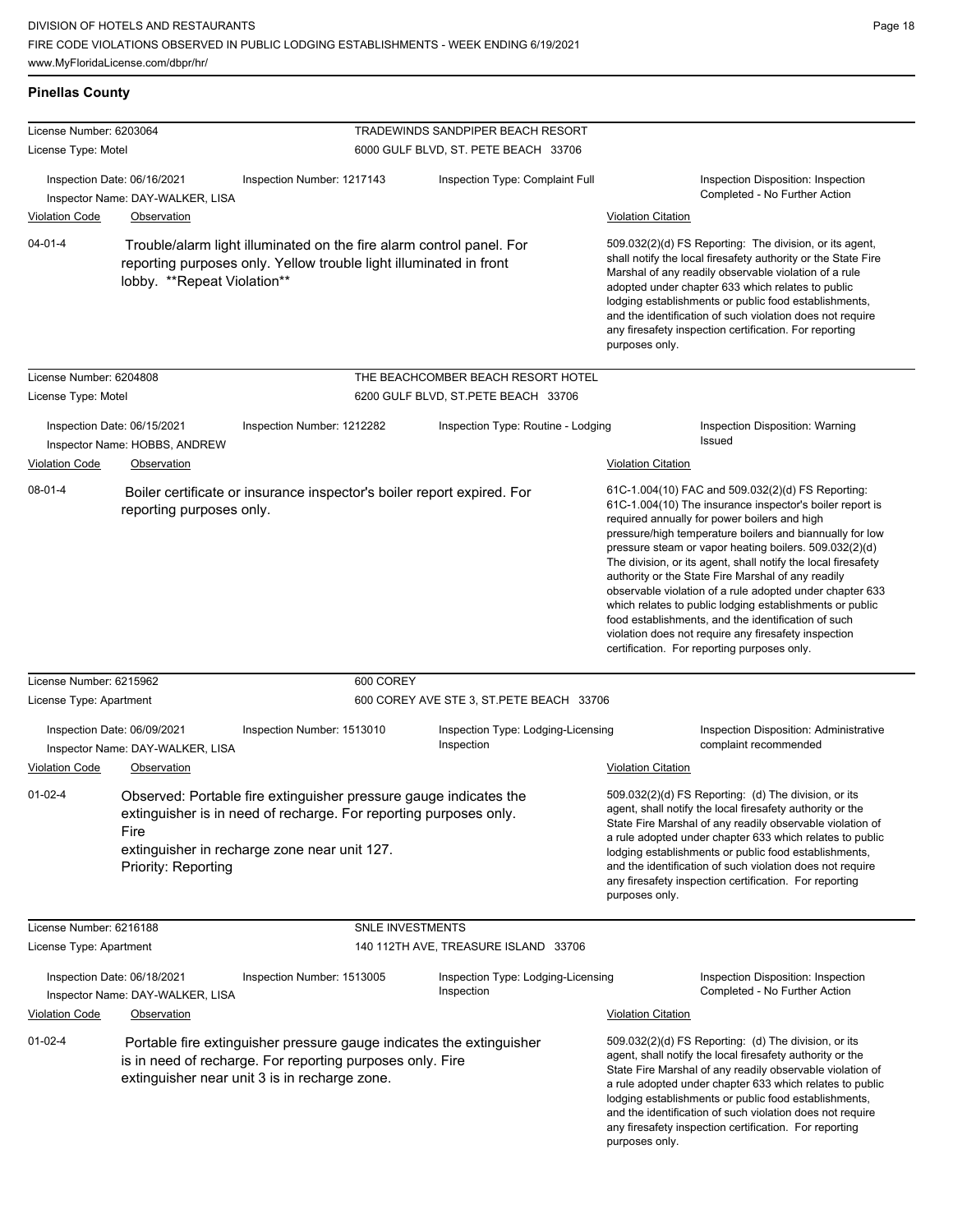# **Pinellas County**

| License Number: 6211956                                                                                  |                                                    | <b>KENWOOD INN</b>                                                                                                                                                                                                                                                                                                                                                                                                                                                                                                                                                                                                                                                         |                                                                                                                                                      |                                                                                                                                                                                                                                                                                                                                                                                                                                              |  |  |
|----------------------------------------------------------------------------------------------------------|----------------------------------------------------|----------------------------------------------------------------------------------------------------------------------------------------------------------------------------------------------------------------------------------------------------------------------------------------------------------------------------------------------------------------------------------------------------------------------------------------------------------------------------------------------------------------------------------------------------------------------------------------------------------------------------------------------------------------------------|------------------------------------------------------------------------------------------------------------------------------------------------------|----------------------------------------------------------------------------------------------------------------------------------------------------------------------------------------------------------------------------------------------------------------------------------------------------------------------------------------------------------------------------------------------------------------------------------------------|--|--|
| License Type: Motel                                                                                      |                                                    |                                                                                                                                                                                                                                                                                                                                                                                                                                                                                                                                                                                                                                                                            | 451 34 ST N, ST. PETERSBURG 33713                                                                                                                    |                                                                                                                                                                                                                                                                                                                                                                                                                                              |  |  |
| Inspection Date: 06/17/2021<br>Inspector Name: HOBBS, ANDREW<br><b>Violation Code</b><br>Observation     |                                                    | Inspection Number: 1213833                                                                                                                                                                                                                                                                                                                                                                                                                                                                                                                                                                                                                                                 | Inspection Type: Routine - Lodging                                                                                                                   | Inspection Disposition: Call Back -<br>Admin. complaint recommended<br><b>Violation Citation</b>                                                                                                                                                                                                                                                                                                                                             |  |  |
| $01 - 05 - 4$                                                                                            | 2021-04-19: **Time Extended**<br>**Time Extended** | - From initial inspection : Portable fire extinguisher obstructed/not<br>accessible. For reporting purposes only. No strikers on any fire<br>extinguishers. - From follow-up inspection 2021-03-17: No<br>strikers observed **Time Extended** - From follow-up inspection<br>2021-04-01: No strikers present on locked boxes - From<br>follow-up inspection 2021-04-16: No strikers on fire extinguisher<br>boxes **Time Extended** - From follow-up inspection<br>- From follow-up inspection<br>2021-05-03: - From follow-up inspection 2021-05-13: Several<br>boxes require strikers - From follow-up inspection 2021-05-17:<br>- From follow-up inspection 2021-06-17: |                                                                                                                                                      | 509.032(2)(d) FS Reporting: (d) The division, or its<br>agent, shall notify the local firesafety authority or the<br>State Fire Marshal of any readily observable violation of<br>a rule adopted under chapter 633 which relates to public<br>lodging establishments or public food establishments,<br>and the identification of such violation does not require<br>any firesafety inspection certification. For reporting<br>purposes only. |  |  |
| License Number: 6215692<br>License Type: Apartment                                                       |                                                    |                                                                                                                                                                                                                                                                                                                                                                                                                                                                                                                                                                                                                                                                            | BEATRICE PROPERTIES LLC<br>600 S BETTY LN, CLEARWATER 33756                                                                                          |                                                                                                                                                                                                                                                                                                                                                                                                                                              |  |  |
| Inspection Date: 06/18/2021<br>Inspector Name: LANTIGUA, ROBERTO<br><b>Violation Code</b><br>Observation |                                                    | Inspection Number: 1512888                                                                                                                                                                                                                                                                                                                                                                                                                                                                                                                                                                                                                                                 | Inspection Type: Lodging-Licensing<br>Inspection Disposition: Inspection<br>Inspection<br>Completed - No Further Action<br><b>Violation Citation</b> |                                                                                                                                                                                                                                                                                                                                                                                                                                              |  |  |
| $01-03-4$                                                                                                | West stairwell.                                    | Portable fire extinguisher missing from it's designated location (sign<br>present indicating designated location). For reporting purposes only.                                                                                                                                                                                                                                                                                                                                                                                                                                                                                                                            |                                                                                                                                                      | 509.032(2)(d) FS Reporting: (d) The division, or its<br>agent, shall notify the local firesafety authority or the<br>State Fire Marshal of any readily observable violation of<br>a rule adopted under chapter 633 which relates to public<br>lodging establishments or public food establishments,<br>and the identification of such violation does not require<br>any firesafety inspection certification. For reporting<br>purposes only. |  |  |
| License Number: 6216132                                                                                  |                                                    | MONTEGO BAY VILLAS                                                                                                                                                                                                                                                                                                                                                                                                                                                                                                                                                                                                                                                         |                                                                                                                                                      |                                                                                                                                                                                                                                                                                                                                                                                                                                              |  |  |
| License Type: Apartment                                                                                  |                                                    |                                                                                                                                                                                                                                                                                                                                                                                                                                                                                                                                                                                                                                                                            | 401 1 AVE NE, LARGO 33770                                                                                                                            |                                                                                                                                                                                                                                                                                                                                                                                                                                              |  |  |
| Inspection Date: 06/18/2021<br>Inspector Name: LANTIGUA, ROBERTO                                         |                                                    | Inspection Number: 1512967                                                                                                                                                                                                                                                                                                                                                                                                                                                                                                                                                                                                                                                 | Inspection Type: Complaint Full                                                                                                                      | Inspection Disposition: Warning<br>Issued                                                                                                                                                                                                                                                                                                                                                                                                    |  |  |
| Violation Code                                                                                           | Observation                                        |                                                                                                                                                                                                                                                                                                                                                                                                                                                                                                                                                                                                                                                                            |                                                                                                                                                      | <b>Violation Citation</b>                                                                                                                                                                                                                                                                                                                                                                                                                    |  |  |
| $01 - 02 - 4$                                                                                            | By unit 409 A.                                     | Portable fire extinguisher pressure gauge indicates the extinguisher<br>is in need of recharge. For reporting purposes only.                                                                                                                                                                                                                                                                                                                                                                                                                                                                                                                                               |                                                                                                                                                      | 509.032(2)(d) FS Reporting: (d) The division, or its<br>agent, shall notify the local firesafety authority or the<br>State Fire Marshal of any readily observable violation of<br>a rule adopted under chapter 633 which relates to public<br>lodging establishments or public food establishments,<br>and the identification of such violation does not require<br>any firesafety inspection certification. For reporting<br>purposes only. |  |  |